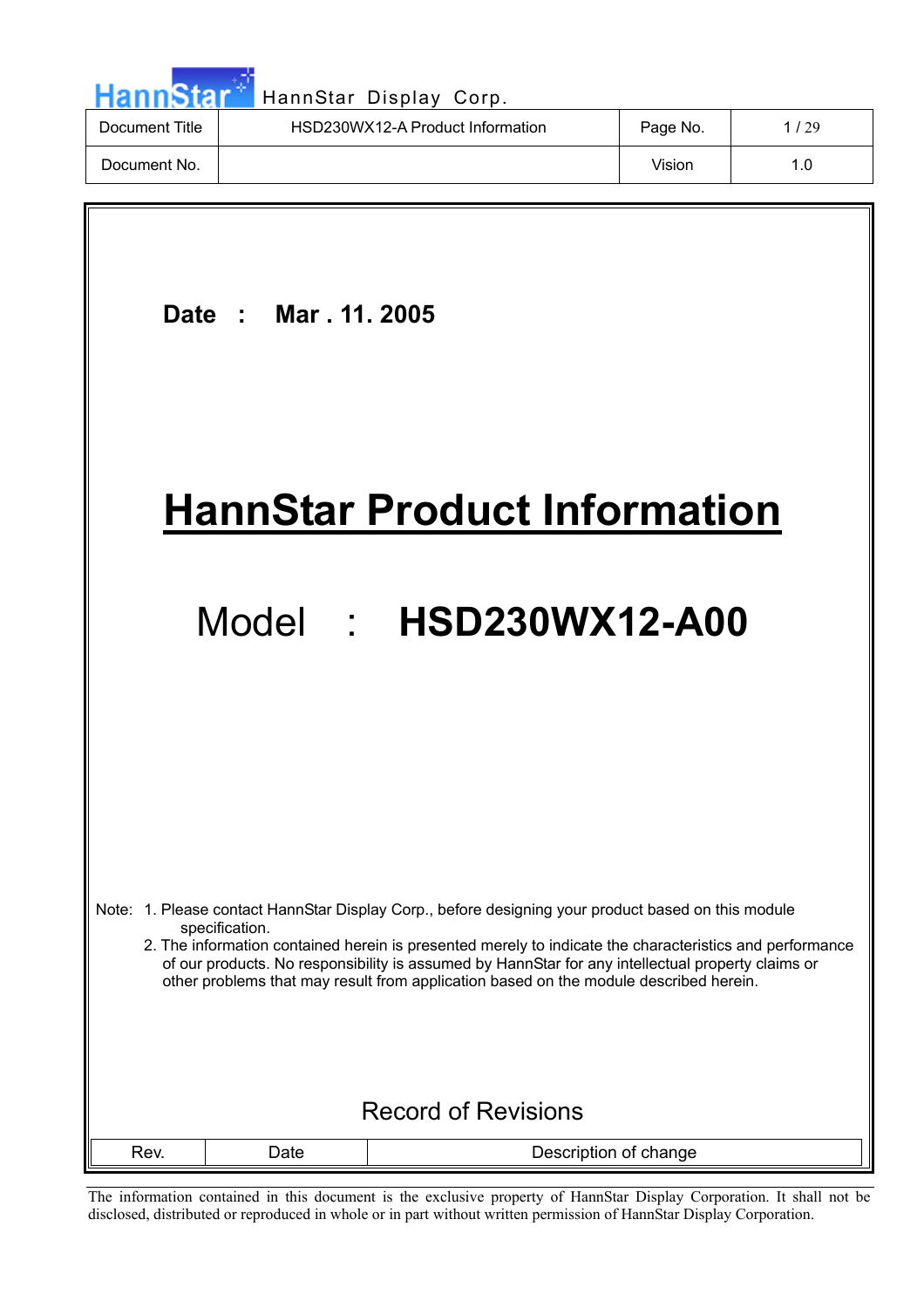

| Document Title | HSD230WX12-A Product Information | Page No. | 2/29 |
|----------------|----------------------------------|----------|------|
| Document No.   |                                  | Vision   | . C  |

| $1.0$ | Aug. 05, 2004 | Product Information for HSD230WX12-A00 was first<br>issued. |
|-------|---------------|-------------------------------------------------------------|
|       |               |                                                             |
|       |               |                                                             |
|       |               |                                                             |
|       |               |                                                             |
|       |               |                                                             |
|       |               |                                                             |
|       |               |                                                             |
|       |               |                                                             |
|       |               |                                                             |
|       |               |                                                             |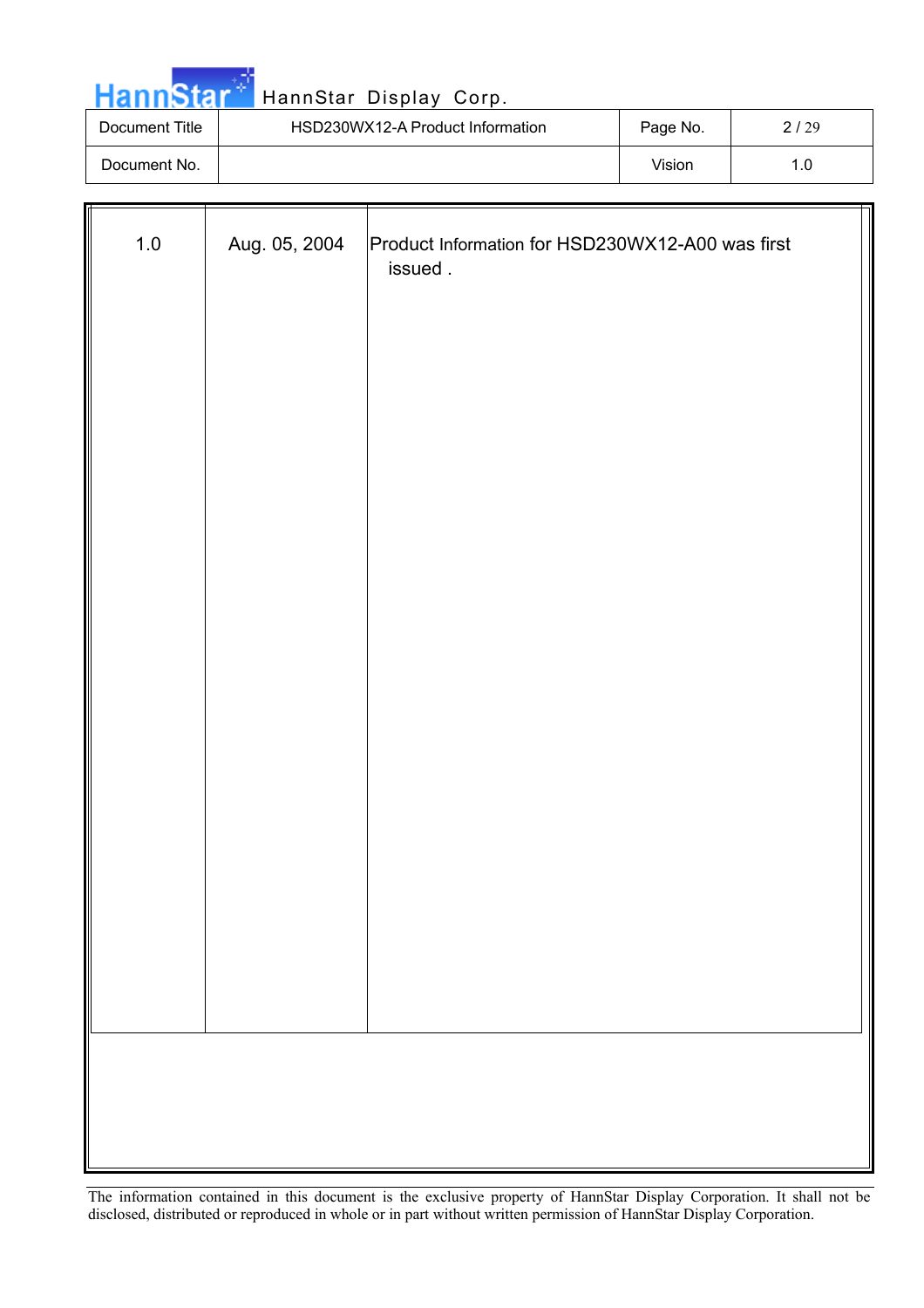

| Document Title | HSD230WX12-A Product Information | Page No. | 3/29 |
|----------------|----------------------------------|----------|------|
| Document No.   |                                  | Vision   |      |

### **Contents**

| 1.0  | p.4  |
|------|------|
| 2.0  | p.6  |
| 3.0  | p.8  |
| 4.0  | p.12 |
| 5.0  | p.14 |
| 6.0  | p.16 |
| 7.0  | p.21 |
| 8.0  | p.24 |
| 9.0  | p.26 |
| 10.0 | p.29 |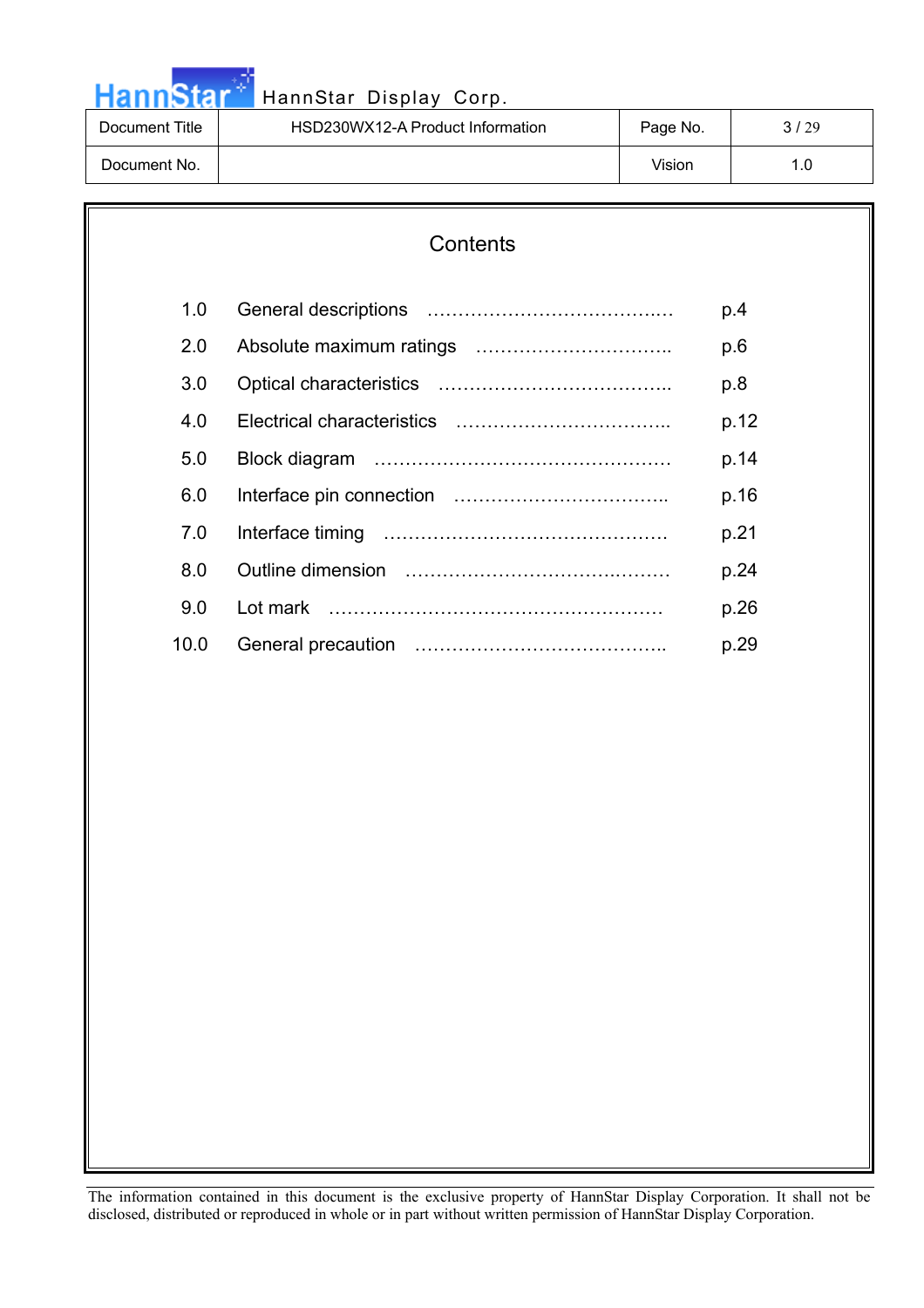

## HannStar<sup>57</sup> HannStar Display Corp.

| Document Title | HSD230WX12-A Product Information | Page No. | 4/29 |
|----------------|----------------------------------|----------|------|
| Document No.   |                                  | Vision   | 1.0  |

#### **1.0 GENERAL DESCRIPTION**

#### **1.1 Introduction**

HannStar Display model HSD230WX12-A is a color active matrix thin film transistor (TFT) liquid crystal display(LCD) that uses amorphous silicon TFT as a switching device. This model is composed of a TFT LCD panel, a driving circuit and a back light system. This TFT LCD has a 22.92-inch diagonally measured active display area with Wide XGA resolution (768 vertical by 1280 horizontal pixel array) and can display up to 16.7 million colors.

#### **1.2 Features**

- 22.92" WXGA for TV application panel
- High brightness and wide view angle
- Fast response time & High color reproduction
- LVDS interface system.
- Long lamp lifetime.

#### **1.3 Applications**

- High Definition TV application
- Public Display
- Measuring Instrument
- New media equipment

#### **1.4 General information**

| Item                          | Specification                     | Unit   |
|-------------------------------|-----------------------------------|--------|
| Display area                  | 499.20(H) x 299.52(V)             | mm     |
| Number of Pixel               | 1280(H) x 768(V)                  | pixels |
| Pixel pitch                   | $0.39(H) \times 0.39(V)$          | mm     |
| Pixel arrangement             | <b>RGB Vertical stripe</b>        |        |
| Display color                 | 16,7M                             | colors |
| Display mode                  | <b>Normally Black</b>             |        |
| Surface treatment             | Anti-reflective, Hard-Coating(3H) |        |
| Weight(without inverter) 2500 |                                   | g      |
| <b>Back-light</b>             | 12 CCFL                           |        |
| Input signal                  | 1-ch LVDS                         |        |
| <b>Power Consumption</b>      | TBD                               | W      |
|                               |                                   |        |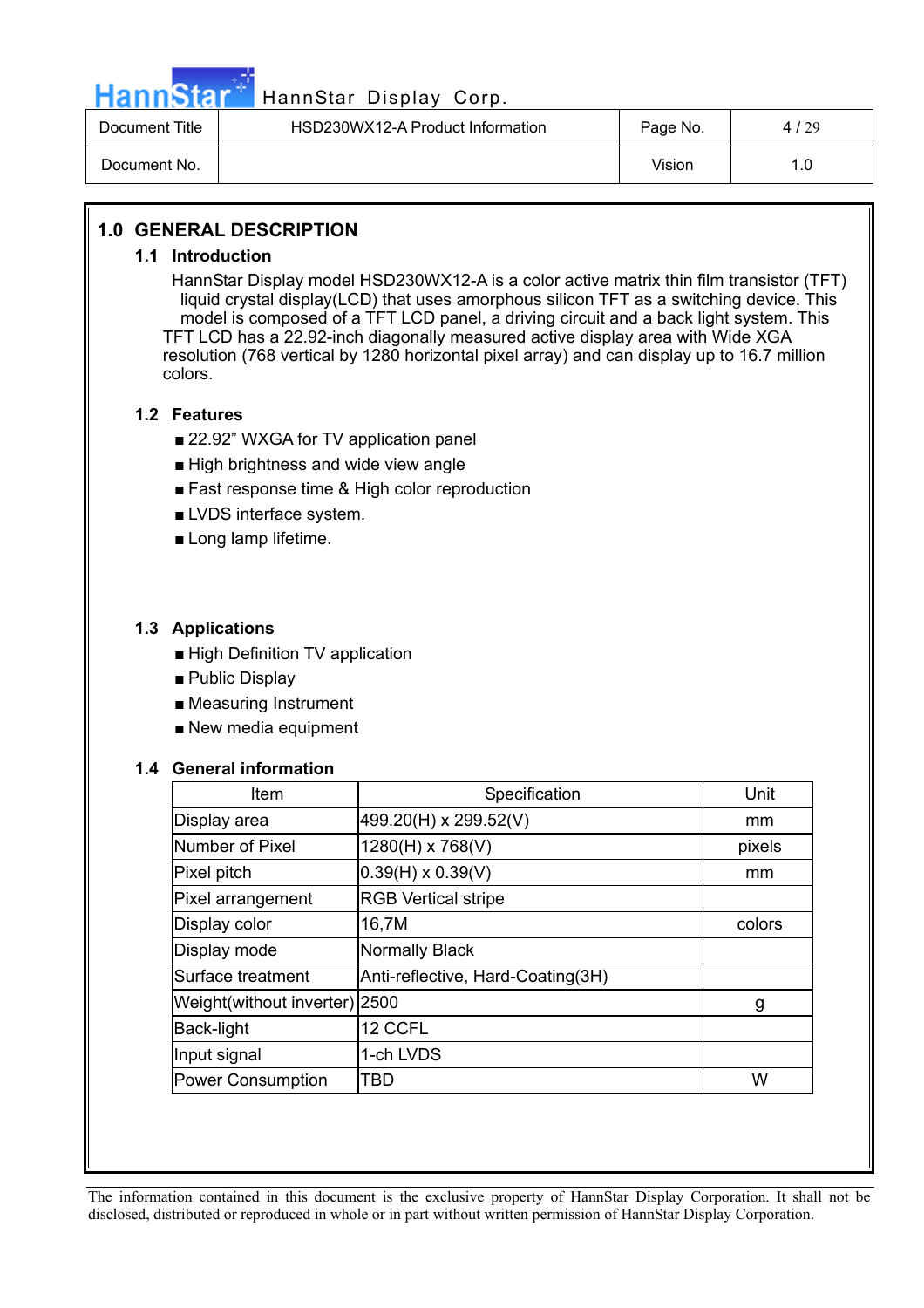

| Document Title | HSD230WX12-A Product Information | Page No. | 5/29 |
|----------------|----------------------------------|----------|------|
| Document No.   |                                  | Vision   | 1.0  |

#### **1.5 Mechanical Information**

| <b>Item</b>               |                              | Min.  | Typ.  | Max.  | Unit |
|---------------------------|------------------------------|-------|-------|-------|------|
| Module<br><b>Size</b>     | Horizontal(H)                | 539.5 | 540.0 | 540.5 | mm   |
|                           | Vertical(V)                  | 339.5 | 340.0 | 340.5 | mm   |
|                           | $\mathsf{Depth}(\mathsf{D})$ | 29.9  | 30.6  | 31.3  | mm   |
| Weight (Without inverter) |                              | --    | 2500  | 2700  | g    |

Customer screw torque suggestion value :

 Side Mount: Not Suggest.

 Front Mount: M3: 3 to 6 kgf-cm M3.5: 4 to 8 kgf-cm

M4: 6 to 10 kgf-cm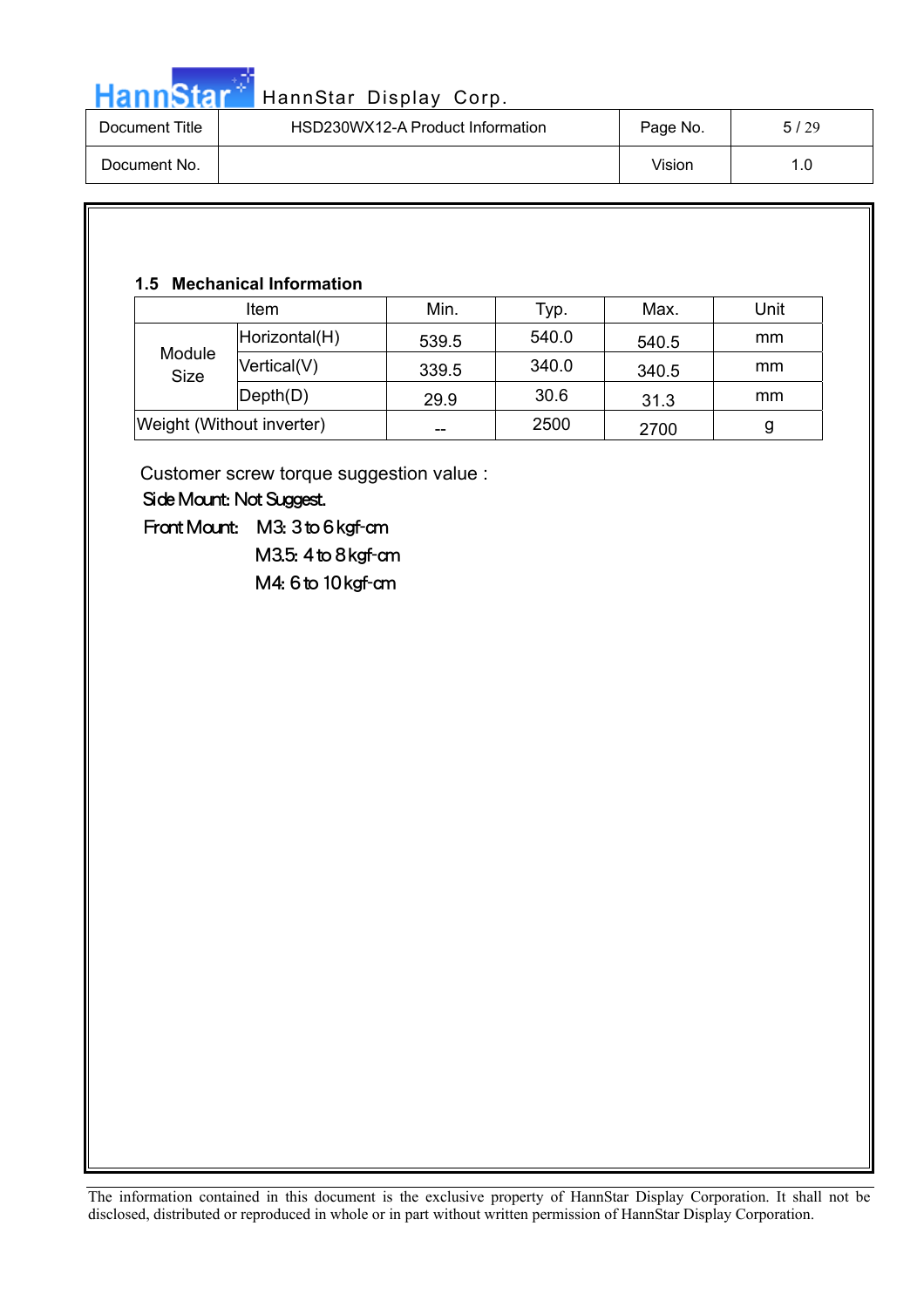

| Document Title | HSD230WX12-A Product Information | Page No. | 6/29 |
|----------------|----------------------------------|----------|------|
| Document No.   |                                  | Vision   | 1.0  |

### **2.0 ABSOLUTE MAXIMUM RATING**

#### **2.1 Absolute Rating of Environment**

| Item                        | Symbol                                            | Min.  | Max. | Unit        | <b>Note</b> |
|-----------------------------|---------------------------------------------------|-------|------|-------------|-------------|
| Storage temperature         | $\mathsf{T}_{\texttt{STG}}$                       | $-20$ | 60   | $^{\circ}C$ | (1)         |
| Operating temperature       | $\mathsf{T}_{\mathsf{OPR}}$                       | 0     | 50   | $^{\circ}C$ | (1)         |
| Vibration(non-operating)    | $\mathsf{V}_{\mathsf{nop}}$                       |       | 1.5  | G           | (2)         |
| Shock(non-operating)        | $S_{\text{nop}}$                                  |       | 50   | G           | (3)         |
| Storage humidity            | H <sub>STG</sub>                                  | 10    | 90   | %RH         | (4)         |
| Operating humidity          | $H_{OP}$                                          | 10    | 80   | %RH         | (4)         |
| Low pressure(operating)     | $H_{LOP}$                                         | 697   |      | hPa         | (5)         |
| Low pressure(non-operating) | $H_{\mathsf{L} \mathsf{N} \mathsf{O} \mathsf{P}}$ | 116   |      | hPa         | (6)         |

Note (1) Temperature and Humidity should be applied to the glass surface of a TFT module,

not to the system installed with a module

(2)10-500Hz,Random, 30min/cycle, X/Y/Z each one cycle except for resonant frequency.

- (3)11ms/ $\pm$ X,  $\pm$ / $\pm$ Z direction, half-sine wave.
- $(4)$  Max wet bulb temp =39 $^{\circ}$ C
- (5) 2hours. (10000 feet)

(6) 24hours. (50000 feet)

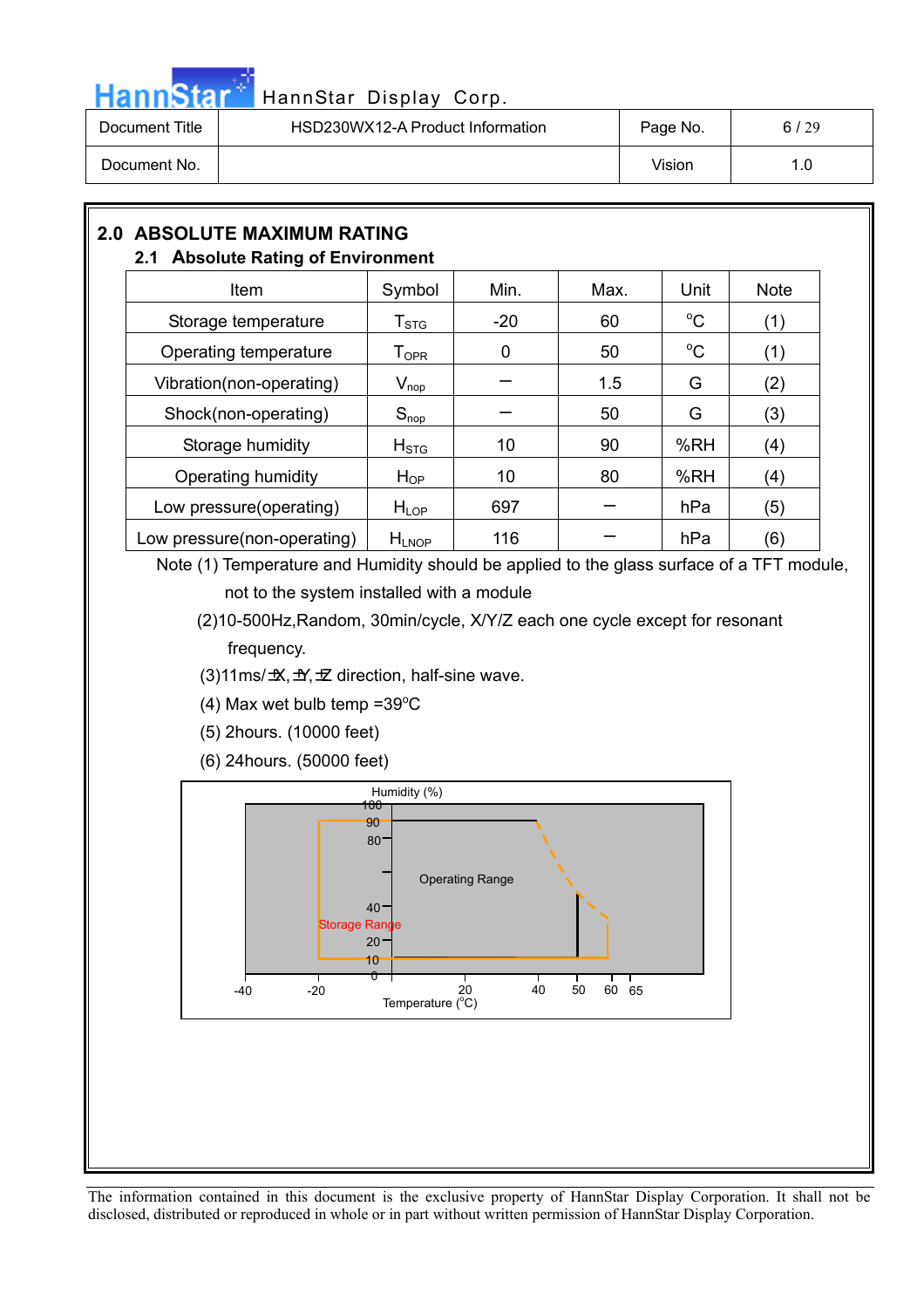

| Document Title | HSD230WX12-A Product Information | Page No. | 7 / 29 |
|----------------|----------------------------------|----------|--------|
| Document No.   |                                  | Vision   | 1.0    |

#### **2.2 Electrical Absolute Rating 2.2.1 TFT LCD Module**

| Item                 | Symbol | Min.   | Max. | Unit | <b>Note</b> |
|----------------------|--------|--------|------|------|-------------|
| Power supply voltage | V DD   | $-0.3$ | 5.5  |      |             |
| Logic input voltage  | V IN   | $-0.3$ | 3.6  |      |             |

#### **2.2.2 Back-Light Unit**

| Item           | Symbol | Min. | Max. | Unit  | <b>Note</b> |
|----------------|--------|------|------|-------|-------------|
| Lamp voltage   |        | 720  | 1000 | v rms |             |
| Lamp current   |        |      | 8.0  | mA    |             |
| Lamp frequency |        | 25   | 100  | kHz   |             |

Note (1) Permanent damage may occur to the LCD module if beyond this specification. Functional operation should be restricted to the conditions described under normally operating conditions.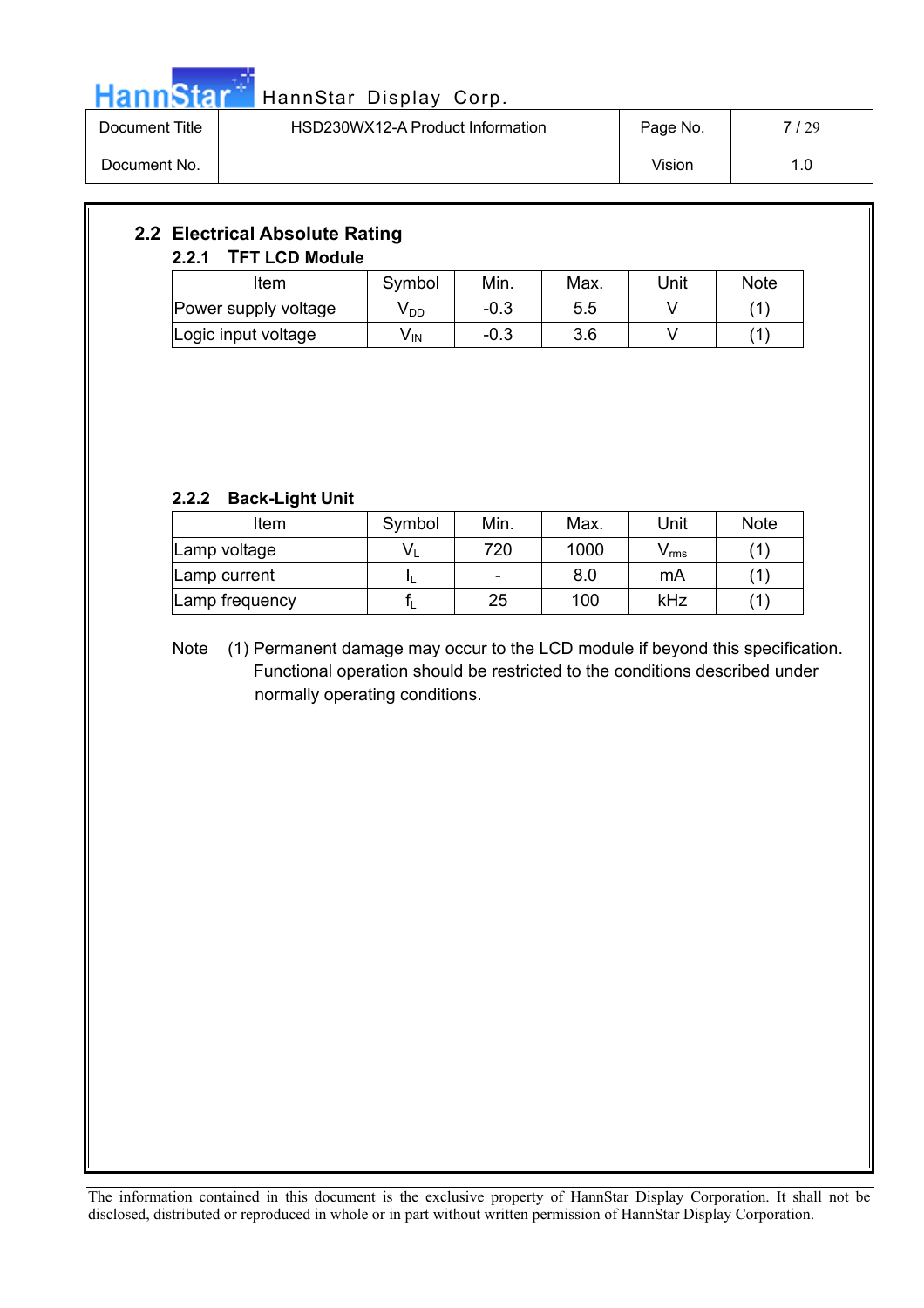

| Document Title | HSD230WX12-A Product Information | Page No. | / 29<br>81 |
|----------------|----------------------------------|----------|------------|
| Document No.   |                                  | Vision   | . .0       |

| Item                               |             | Symbol           | Condition                  | Min.  | Typ.  | Max.  | Unit                     | Note                          |
|------------------------------------|-------------|------------------|----------------------------|-------|-------|-------|--------------------------|-------------------------------|
| Contrast                           |             | <b>CR</b>        |                            | 400   | 500   |       | $\overline{\phantom{a}}$ | (1)(2)                        |
|                                    | Rising      | $T_R$            |                            |       |       |       |                          |                               |
| Response<br>time                   | Falling     | $\pm$<br>$T_F$   |                            |       | 25    | 35    | msec                     | (1)(3)                        |
| luminance of<br>white(center)      |             | $Y_L$            |                            | 400   | 500   |       | cd/m <sup>2</sup>        | (1)(4)(5)<br>$(I_L = 6.0 mA)$ |
| Color<br>chromaticity<br>(CIE1931) |             | $R_{x}$          | $\Theta = 0$<br>$\Phi = 0$ | 0.610 | 0.640 | 0.670 | $\overline{\phantom{a}}$ |                               |
|                                    | Red         | $R_{y}$          | Normal                     | 0.291 | 0.321 | 0.351 |                          |                               |
|                                    |             | $G_{x}$          | viewing<br>angle           | 0.255 | 0.285 | 0.315 |                          |                               |
|                                    | Green       | $G_{y}$          |                            | 0.573 | 0.603 | 0.633 | $\overline{\phantom{a}}$ |                               |
|                                    |             | $B_x$            |                            | 0.112 | 0.142 | 0.172 | $\overline{\phantom{a}}$ |                               |
|                                    | <b>Blue</b> | $B_y$            |                            | 0.042 | 0.072 | 0.102 | -                        | (1)(4)                        |
|                                    | White       | $W_{x}$          |                            | 0.253 | 0.283 | 0.313 | $\overline{\phantom{0}}$ |                               |
|                                    |             | $W_{y}$          |                            | 0.268 | 0.298 | 0.328 | $\overline{\phantom{a}}$ |                               |
|                                    | Hor.        | $\pmb{\theta}$ R |                            | 80    | 85    |       |                          |                               |
| Viewing angle                      |             | $\pmb{\theta}$ L | CR>20                      | 80    | 85    |       | Deg                      |                               |
|                                    | Ver.        | $\pmb{\theta}$ U |                            | 80    | 85    |       |                          |                               |
|                                    |             | $\pmb{\theta}$ D |                            | 80    | 85    |       |                          |                               |
| <b>Brightness uniformity</b>       |             | $B_{UNI}$        |                            | 70    | 80    |       | $\%$                     | (6)                           |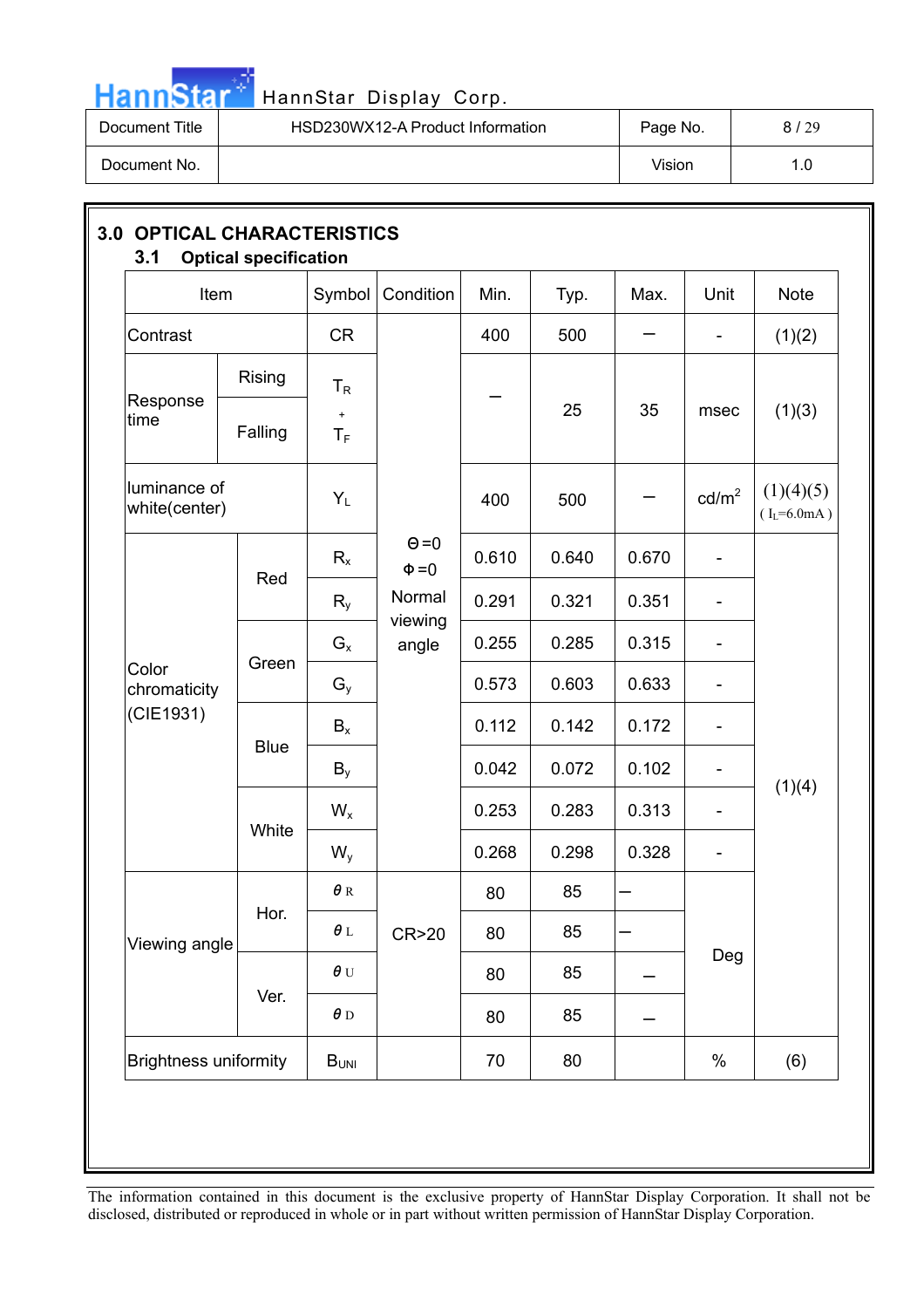

## HannStar<sup>5</sup> HannStar Display Corp.

| Document Title | HSD230WX12-A Product Information | Page No. | 9/29 |
|----------------|----------------------------------|----------|------|
| Document No.   |                                  | Vision   | 1.C  |

#### **3.2 Measuring Condition**

- Measuring surrounding : dark room
- Single Lamp current  $I_L$  :6.0mA+-0.5mA, lamp freq.  $F_L$ = 50KHz
- $V_{DD}$ =+5.0V, f<sub>V</sub>=60Hz, f<sub>DCLK</sub>=65MHz
- Inverter Model:PLCD09231202(EMax)
- $\blacksquare$  Surrounding temperature : 25°C
- 40min. warm-up time (Vertically Set)

#### **3.3 Measuring Equipment**

- MD-3000V of Otsuka Electrics Corp., which utilized MCPD-7000 for Chromaticity and BM-5A for other optical characteristics.
- Measuring spot size : 10~12mm

Note (1) Definition of Viewing Angle:

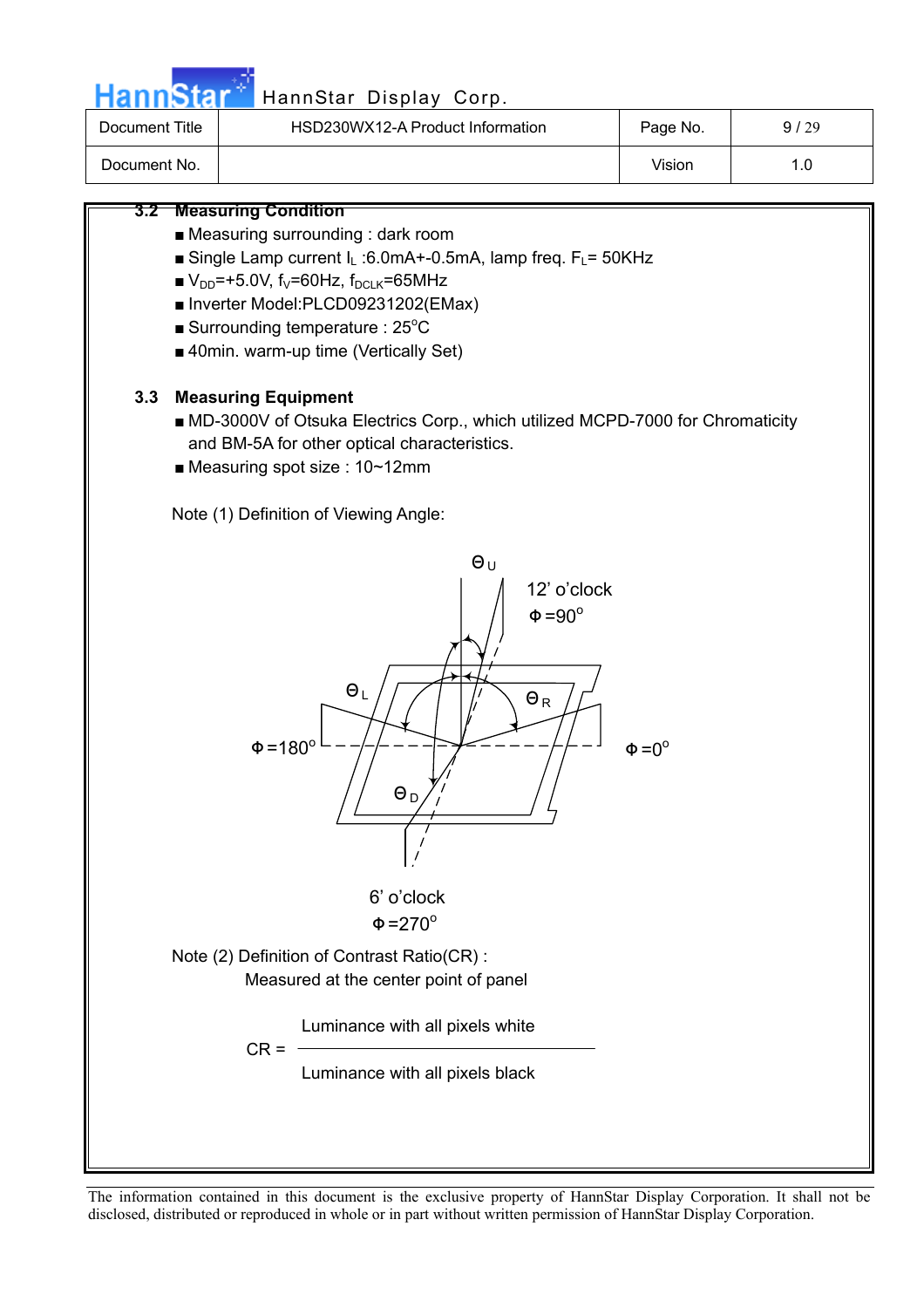|                | HannStar Display Corp.           |          |       |
|----------------|----------------------------------|----------|-------|
| Document Title | HSD230WX12-A Product Information | Page No. | 10/29 |
| Document No.   |                                  | Vision   | 1.0   |

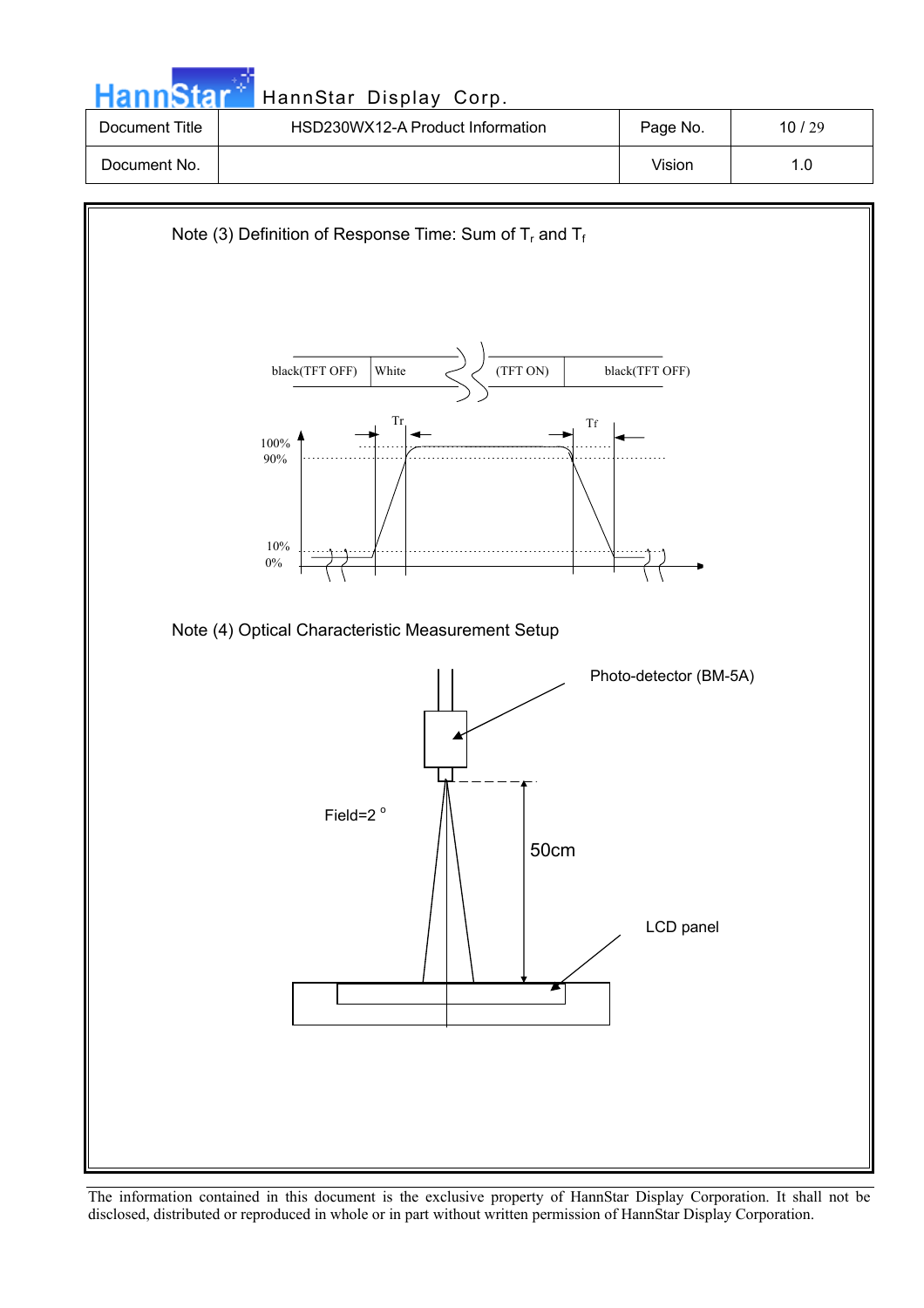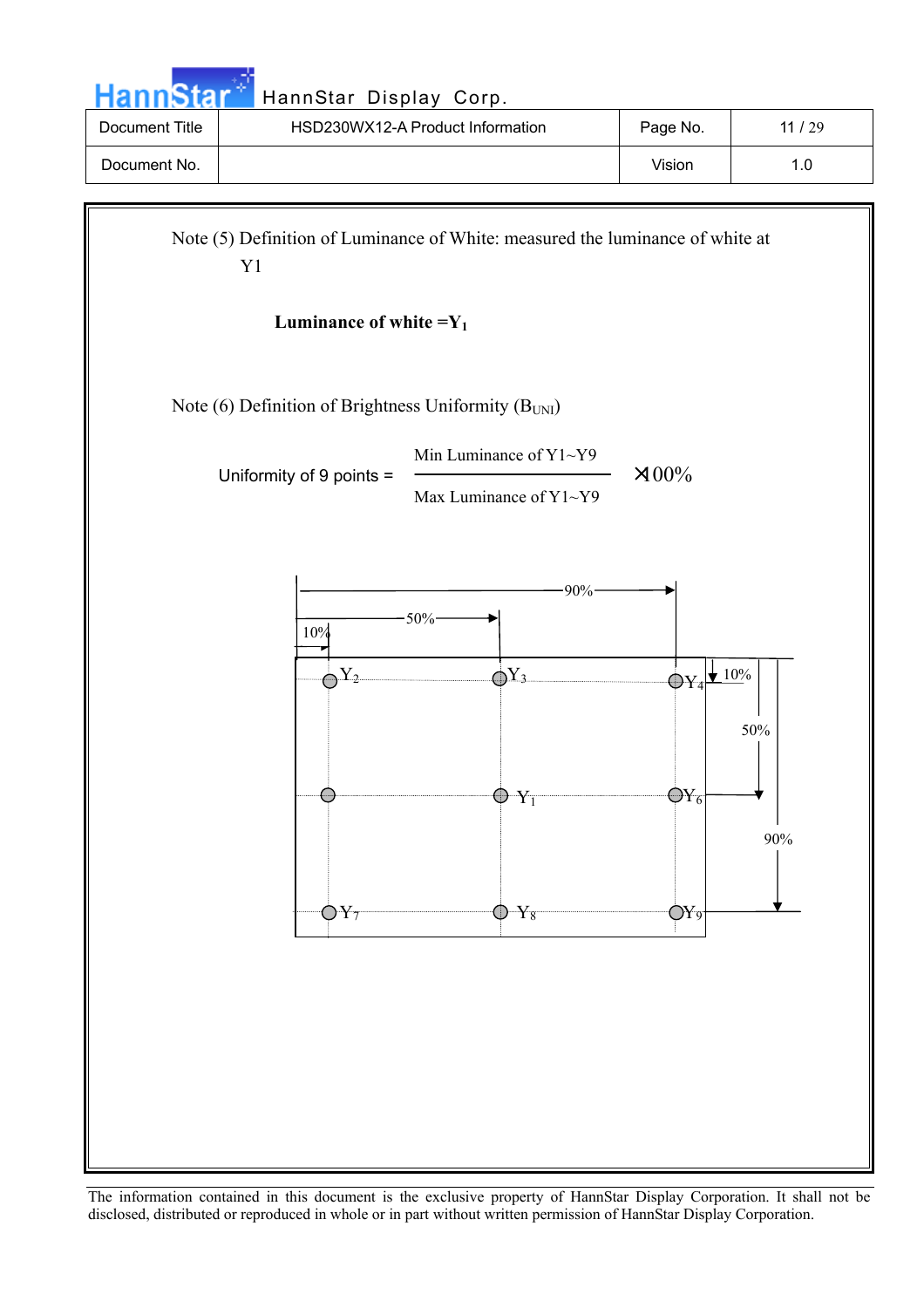

| Document Title | HSD230WX12-A Product Information | Page No. | 12/29 |
|----------------|----------------------------------|----------|-------|
| Document No.   |                                  | Vision   | 1.0   |

### **4.0 ELECTRICAL CHARACTERISTICS 4.1 TFT LCD Module**

| Item                       |        | Symbol          | Min.   | Typ. | Max. | Unit       | <b>Note</b>    |
|----------------------------|--------|-----------------|--------|------|------|------------|----------------|
| <u>Voltage</u><br>∩f       | nowerl | $V_{DD}$        | 4.5    | 5.0  | 5.5  | V          |                |
| <b>Differential</b>        | High   | V <sub>IH</sub> |        |      | 100  | mV         | $V_{CM} = 1.2$ |
| input threshold<br>voltage | Low    | $V_{IL}$        | $-100$ |      |      | mV         | V              |
| Current of                 | L255   | l <sub>DD</sub> |        | 900  | 1200 | mA         |                |
| power supply               |        |                 |        |      |      |            |                |
| Vsync frequency            |        | $f_V$           | 50     | 60   | 70   | Hz         | (1)            |
| Hsync frequency            |        | $f_H$           | 40.3   | 48.4 | 56.5 | <b>kHz</b> |                |
| Main frequency             |        | $f_{DCLK}$      | 54     | 65.0 | 76   | <b>MHz</b> |                |
| Inrush current             |        | I rh            |        |      | 3    | mA         | (2)            |

Note  $(1)$  When  $f_v$  is too low, a flicker may be occurred on the display.

Note (2) The duration of inrush current is about 0.5ms and rising time of power input Is 1 ms (min)

#### **4.2 Back-Light Unit**

The back-light system is 12 CCFL(Cold Cathode Fluorescent Lamp). The characteristics of the lamp are shown in the following tables. INVERTER: PLCD09231202(EMax)(1)

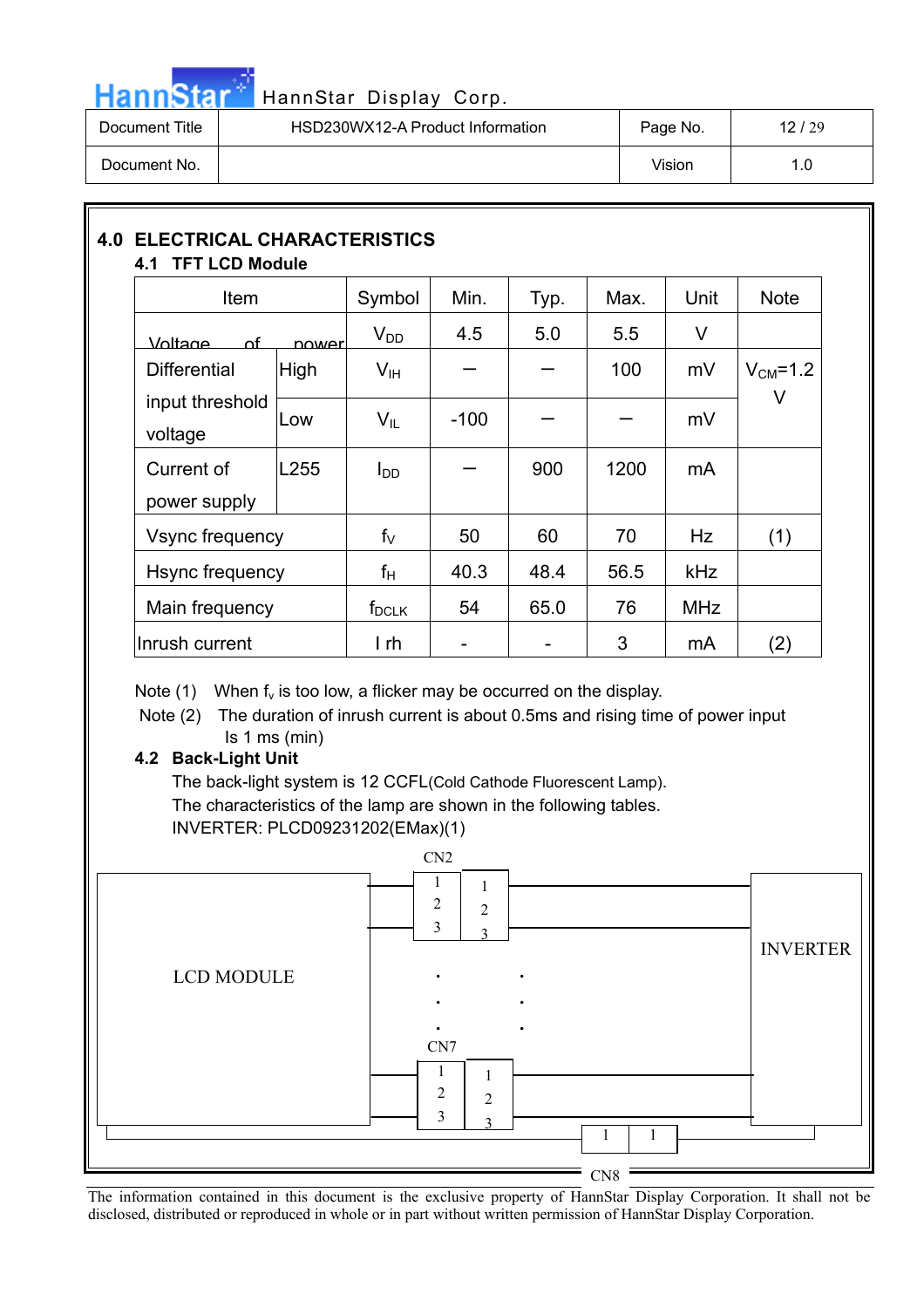**Hann**Star<sup>®</sup>

| HannStar Display Corp. |  |  |
|------------------------|--|--|
|------------------------|--|--|

| Document Title | HSD230WX12-A Product Information | Page No. | 13/29 |
|----------------|----------------------------------|----------|-------|
| Document No.   |                                  | Vision   |       |

| Item                                                                                                                                                                                                                                                                                                                                                                                                                                                                                                                                                                                   | Symbol | Min. | Typ.                             | Max. | Unit       | <b>Note</b>      |  |
|----------------------------------------------------------------------------------------------------------------------------------------------------------------------------------------------------------------------------------------------------------------------------------------------------------------------------------------------------------------------------------------------------------------------------------------------------------------------------------------------------------------------------------------------------------------------------------------|--------|------|----------------------------------|------|------------|------------------|--|
| Lamp current                                                                                                                                                                                                                                                                                                                                                                                                                                                                                                                                                                           | IL     | 4.0  | 6.0                              | 8.0  | mA(rms)    | (1)              |  |
| Lamp voltage                                                                                                                                                                                                                                                                                                                                                                                                                                                                                                                                                                           | VL     | 630  | 700                              | 770  | V(rms)     | $I_L = 6.0mA$    |  |
| Frequency                                                                                                                                                                                                                                                                                                                                                                                                                                                                                                                                                                              | fL     | 40   | 50                               | 80   | <b>KHz</b> | (2)              |  |
| Lamp Operating life time                                                                                                                                                                                                                                                                                                                                                                                                                                                                                                                                                               | Hr     |      | 50000                            | --   | Hour       | (3)              |  |
|                                                                                                                                                                                                                                                                                                                                                                                                                                                                                                                                                                                        |        |      |                                  | 1220 |            | at 25°C          |  |
| Startup voltage                                                                                                                                                                                                                                                                                                                                                                                                                                                                                                                                                                        | Vs     |      |                                  |      | V(rms)     | at $0^{\circ}$ C |  |
|                                                                                                                                                                                                                                                                                                                                                                                                                                                                                                                                                                                        |        |      |                                  | 1530 |            | (note 4)         |  |
| Frequency and this may cause line flow on the display. Therefore lamp<br>Frequency shall be detached from the horizontal synchronous frequency<br>and its harmonics as far as possible in order to avoid interference.<br>Note (3) Lamp operating Life time (Hr) can be defined as the time in which it<br>Continues to operate under the condition: Ta=25~35 $^{\circ}$ C, I <sub>L</sub> =6.0mA(typ) until<br>when the brightness becomes 50% less than the initial brightness.<br>At $0^{\circ}$ C, the starting voltage of lamp must exceed the Max startup voltage.<br>Note $(4)$ |        |      |                                  |      |            |                  |  |
|                                                                                                                                                                                                                                                                                                                                                                                                                                                                                                                                                                                        |        |      |                                  |      |            |                  |  |
| Lamp Characteristic Measurement                                                                                                                                                                                                                                                                                                                                                                                                                                                                                                                                                        |        |      |                                  |      |            |                  |  |
|                                                                                                                                                                                                                                                                                                                                                                                                                                                                                                                                                                                        |        |      | Lamp Current Measurement Circuit |      |            |                  |  |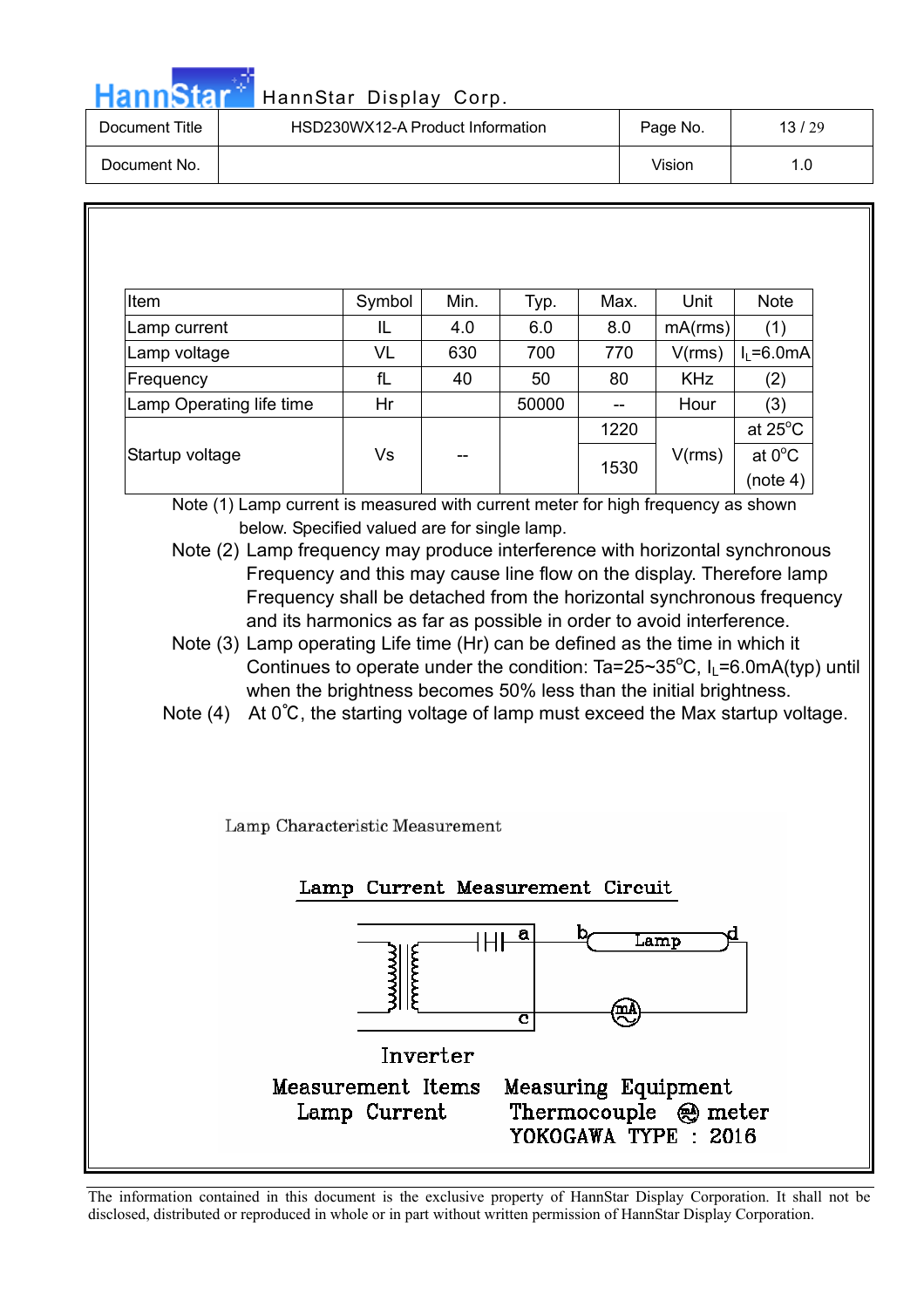| HannStar * |  |  |  |
|------------|--|--|--|
|            |  |  |  |
|            |  |  |  |

### HannStar Display Corp.

| Document Title | HSD230WX12-A Product Information | Page No. | 14/29 |
|----------------|----------------------------------|----------|-------|
| Document No.   |                                  | Vision   |       |

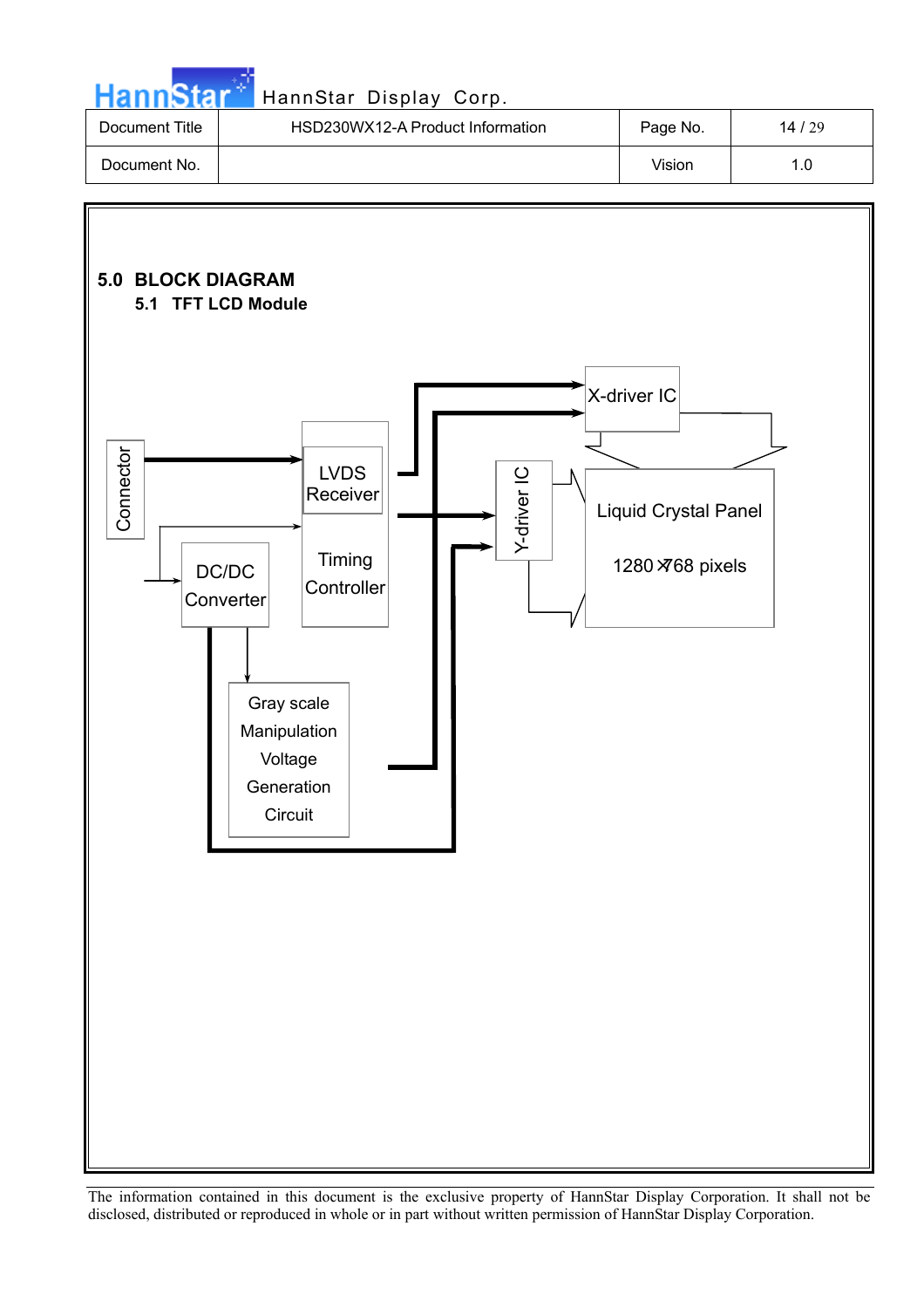|  | HannStar* |  |
|--|-----------|--|
|  |           |  |

### HannStar Display Corp.

| Document Title | HSD230WX12-A Product Information | Page No. | 15/29 |
|----------------|----------------------------------|----------|-------|
| Document No.   |                                  | Vision   | . O   |

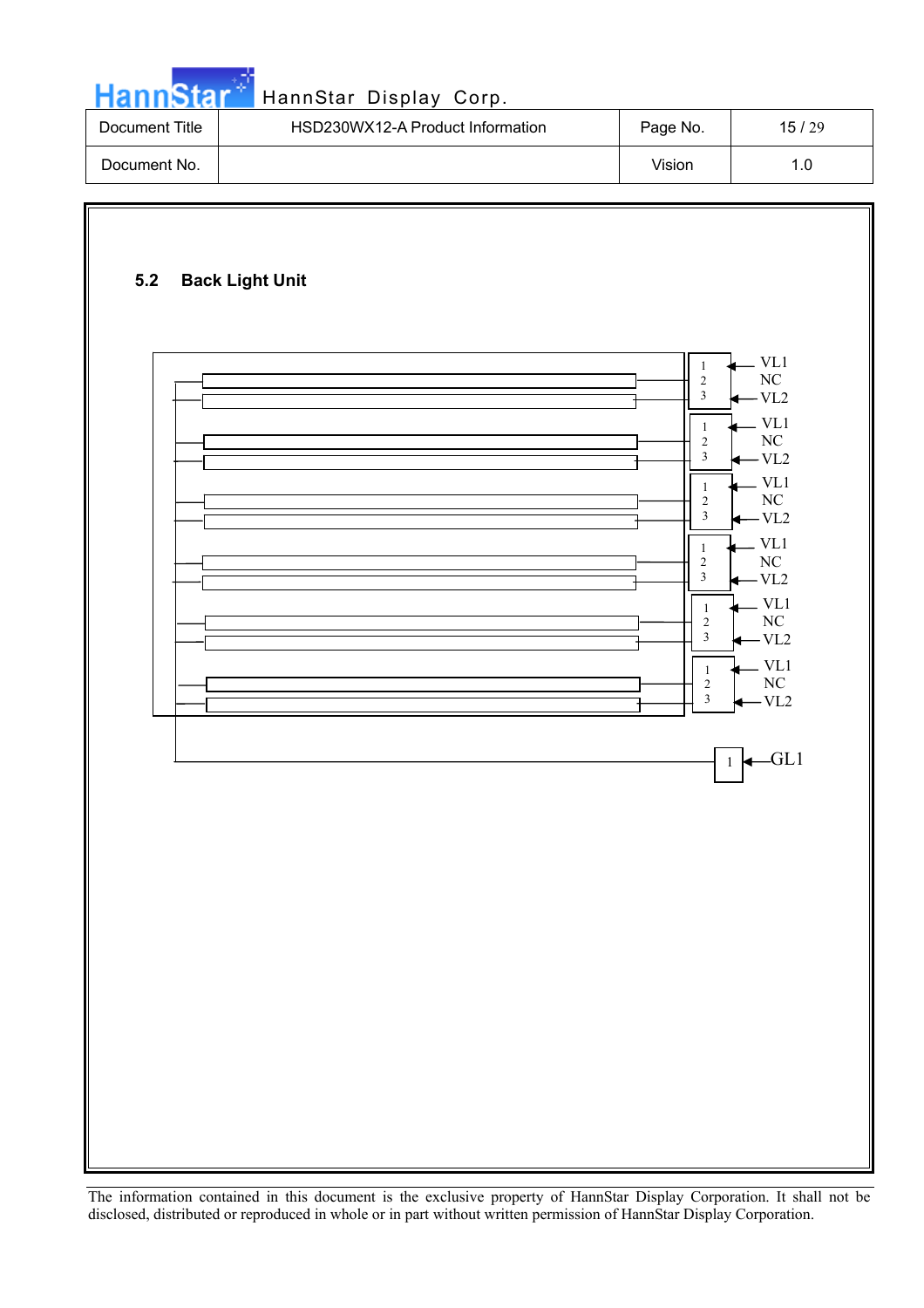

| Document Title | HSD230WX12-A Product Information | Page No. | 16/29 |
|----------------|----------------------------------|----------|-------|
| Document No.   |                                  | Vision   |       |

|                 | 6.1 TFT LCD Module | <b>6.0 INTERFACE PIN CONNECTION</b>  |          |        |
|-----------------|--------------------|--------------------------------------|----------|--------|
|                 |                    | Connector: HRS:DF14-20P-1.25H        |          |        |
|                 |                    | Matching Socket: HRS:DF14-20P-1.25C  |          |        |
| Pin No.         | Symbol             | Function                             | Polarity | Remark |
| 1               | <b>VDD</b>         | Power Supply: +5.0V                  |          |        |
| $\overline{2}$  | <b>VDD</b>         | Power Supply: +5.0V                  |          |        |
| 3               | <b>GND</b>         | Ground                               |          |        |
| 4               | <b>GND</b>         | Ground                               |          |        |
| 5               | IN <sub>0</sub> -  | Transmission Data of Pixels 0        | Negative |        |
| $6\phantom{1}6$ | $INO+$             | Transmission Data of Pixels 0        | Positive |        |
| $\overline{7}$  | <b>GND</b>         | Ground                               |          |        |
| 8               | $IN1-$             | Transmission Data of Pixels 1        | Negative |        |
| 9               | $IN1+$             | Transmission Data of Pixels 1        | Positive |        |
| 10              | <b>GND</b>         | Ground                               |          |        |
| 11              | $IN2-$             | <b>Transmission Data of Pixels 2</b> | Negative |        |
| 12              | $IN2+$             | <b>Transmission Data of Pixels 2</b> | Positive |        |
| 13              | <b>GND</b>         | Ground                               |          |        |
| 14              | CLK-               | <b>Sampling Clock</b>                | Negative |        |
| 15              | CLK+               | <b>Sampling Clock</b>                | Positive |        |
| 16              | <b>GND</b>         | Ground                               |          |        |
| 17              | $IN3-$             | <b>Transmission Data of Pixels 3</b> | Negative |        |
| 18              | $IN3+$             | <b>Transmission Data of Pixels 3</b> | Positive |        |
| 19              | <b>GND</b>         | Ground                               |          |        |
| 20              | <b>GND</b>         | Ground                               |          |        |

#### **6.2 Back-Light Unit**

High Voltage connector:

CN2—CN7: BHR-03VS-1/Japan Solderless Terminal MFG Co., LTD

| Terminal no. | Symbol | Function                         |
|--------------|--------|----------------------------------|
|              |        | CCFL power supply (high voltage) |
|              | GND.   |                                  |
|              |        | CCFL power supply (high voltage) |
|              |        |                                  |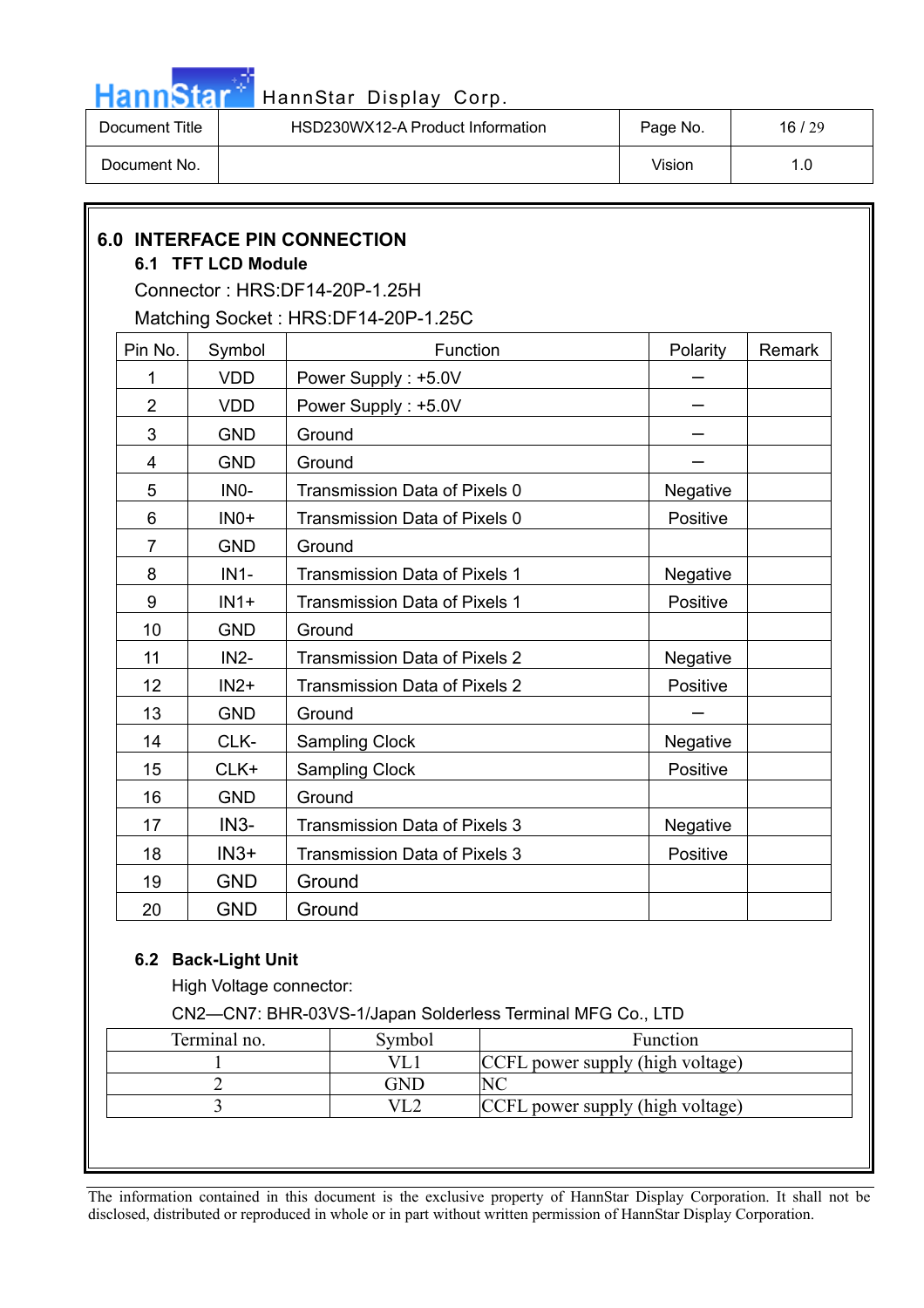|  |  | <b>HannStar</b> * |  |
|--|--|-------------------|--|

### HannStar Display Corp.

| Document Title | HSD230WX12-A Product Information | Page No. | 17/29 |
|----------------|----------------------------------|----------|-------|
| Document No.   |                                  | Vision   |       |

| CN8: ZHR-02/Japan Solderless Terminal MFG Co., LTD |                        |                                 |  |  |  |  |  |
|----------------------------------------------------|------------------------|---------------------------------|--|--|--|--|--|
| Terminal no.                                       | Symbol                 | Function                        |  |  |  |  |  |
| $\mathbf{1}$                                       | $\operatorname{GL}{1}$ | CCFL power supply (low voltage) |  |  |  |  |  |
|                                                    |                        |                                 |  |  |  |  |  |
|                                                    |                        |                                 |  |  |  |  |  |
|                                                    |                        |                                 |  |  |  |  |  |
|                                                    |                        |                                 |  |  |  |  |  |
|                                                    |                        |                                 |  |  |  |  |  |
|                                                    |                        |                                 |  |  |  |  |  |
|                                                    |                        |                                 |  |  |  |  |  |
|                                                    |                        |                                 |  |  |  |  |  |
|                                                    |                        |                                 |  |  |  |  |  |
|                                                    |                        |                                 |  |  |  |  |  |
|                                                    |                        |                                 |  |  |  |  |  |
|                                                    |                        |                                 |  |  |  |  |  |
|                                                    |                        |                                 |  |  |  |  |  |
|                                                    |                        |                                 |  |  |  |  |  |
|                                                    |                        |                                 |  |  |  |  |  |
|                                                    |                        |                                 |  |  |  |  |  |
|                                                    |                        |                                 |  |  |  |  |  |
|                                                    |                        |                                 |  |  |  |  |  |
|                                                    |                        |                                 |  |  |  |  |  |
|                                                    |                        |                                 |  |  |  |  |  |
|                                                    |                        |                                 |  |  |  |  |  |
|                                                    |                        |                                 |  |  |  |  |  |
|                                                    |                        |                                 |  |  |  |  |  |
|                                                    |                        |                                 |  |  |  |  |  |
|                                                    |                        |                                 |  |  |  |  |  |
|                                                    |                        |                                 |  |  |  |  |  |
|                                                    |                        |                                 |  |  |  |  |  |
|                                                    |                        |                                 |  |  |  |  |  |
|                                                    |                        |                                 |  |  |  |  |  |
|                                                    |                        |                                 |  |  |  |  |  |
|                                                    |                        |                                 |  |  |  |  |  |
|                                                    |                        |                                 |  |  |  |  |  |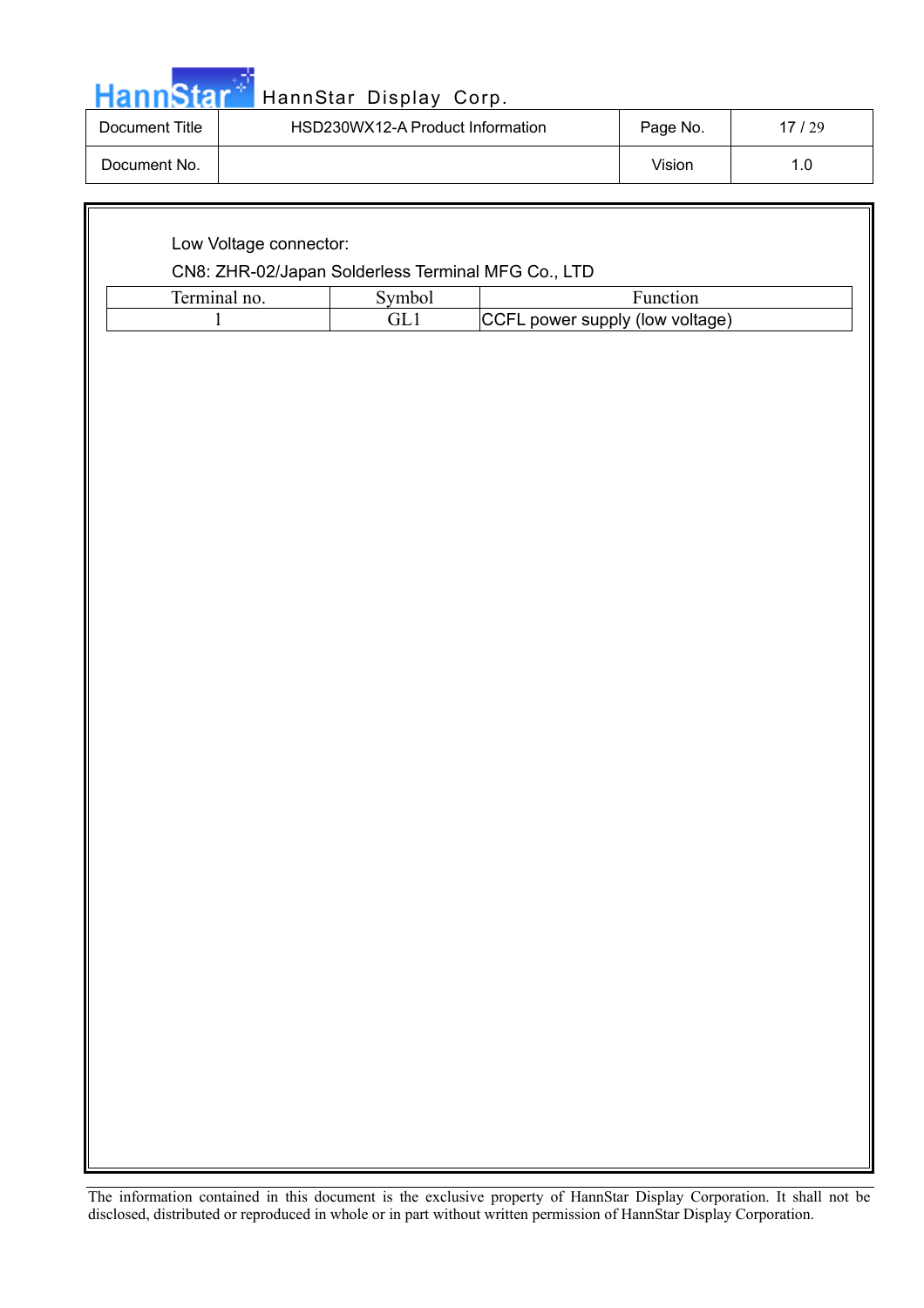

| Document Title | HSD230WX12-A Product Information | Page No. | 18/29 |
|----------------|----------------------------------|----------|-------|
| Document No.   |                                  | Vision   | 1.0   |

|                                |              | <b>MSB</b>                                                              |              |                  |                |              |              | LSB MSB                           |     |              |              |          |   |              |                        | LSB MSB        |     |    |       |    |             |                      |       | <b>LSB</b>   | Gray scale               |
|--------------------------------|--------------|-------------------------------------------------------------------------|--------------|------------------|----------------|--------------|--------------|-----------------------------------|-----|--------------|--------------|----------|---|--------------|------------------------|----------------|-----|----|-------|----|-------------|----------------------|-------|--------------|--------------------------|
|                                | Display      | R7 R6 R5 R4 R3 R2 R1 R0 G7 G6 G5 G4 G3 G2 G1 G0 B7 B6 B5 B4 B3 B2 B1 B0 |              |                  |                |              |              |                                   |     |              |              |          |   |              |                        |                |     |    |       |    |             |                      |       |              | level                    |
|                                | <b>Black</b> |                                                                         |              |                  |                |              |              |                                   |     |              |              |          |   | $\mathsf L$  | L                      |                |     |    |       |    |             |                      |       | L            |                          |
|                                | <b>Blue</b>  |                                                                         |              |                  |                |              |              |                                   |     |              |              |          |   |              |                        |                |     |    |       |    |             | <b>H H H H H H H</b> |       |              |                          |
|                                | Green        | L                                                                       |              |                  |                |              |              |                                   |     |              |              |          |   |              | <b>HHHHHHH</b>         |                |     |    |       |    |             |                      |       |              |                          |
| <b>Basic</b>                   | Light Blue   | I L                                                                     |              |                  |                | L            |              | $\mathsf L$                       |     |              |              |          |   |              |                        | <b>HHHHHHH</b> |     |    |       |    |             | <b>HHHHHHH</b>       |       |              |                          |
| color                          | Red          | H.<br>H                                                                 | H            | H                | H              | н            | HН           |                                   |     |              |              |          |   |              |                        |                |     |    |       |    |             |                      |       |              |                          |
|                                | Purple       | ннн                                                                     |              | <b>H H H H H</b> |                |              |              |                                   |     |              |              |          |   |              |                        |                | H.  | H  | H     | H. | H           |                      | H H H |              |                          |
|                                | Yellow       | <b>H H H H H H H</b>                                                    |              |                  |                |              |              |                                   |     |              |              |          |   |              | <b>H H H H H H H</b>   |                |     |    |       |    |             |                      |       |              | $\overline{\phantom{a}}$ |
|                                | White        | <b>H H H H H H H</b>                                                    |              |                  |                |              |              |                                   |     |              |              |          |   |              | <b>HHHHHHHH</b>        |                |     |    |       |    |             | <b>HHHHHHH</b>       |       |              | $\overline{a}$           |
|                                | <b>Black</b> |                                                                         |              |                  |                |              |              |                                   |     |              |              |          |   |              |                        |                |     |    |       |    |             |                      |       |              | L0                       |
|                                |              | L                                                                       |              |                  |                | $\mathbf{L}$ |              | H                                 |     |              |              |          |   |              |                        |                |     |    |       |    |             |                      |       |              | L1                       |
|                                | Dark         |                                                                         | L L L        |                  | $\mathsf{L}$   | L H          |              | L                                 | L   | L            | L            | L        | L | L            | L                      | L              | L   | L  | L     | L  | L           | L                    | L     | - L          | L2                       |
| Gray scale of Red              | T            |                                                                         |              |                  |                |              |              |                                   |     |              |              |          |   |              |                        |                |     |    |       |    |             |                      |       |              | L3L251                   |
|                                |              |                                                                         |              |                  |                |              |              |                                   |     |              |              |          |   |              | L L L L L L L L        |                | L L |    |       |    |             | L L L L L L          |       |              | L252                     |
|                                | Light        | H                                                                       |              | HHHHH            |                |              |              | H                                 |     |              |              |          |   |              |                        |                |     |    |       |    |             |                      |       |              | L253                     |
|                                |              | H                                                                       |              | <b>HHHHHH</b>    |                |              |              | L                                 | L   | $\mathbf{L}$ | L            |          |   | L            | L                      | L              | L   |    | L     |    |             | L                    | L     | - L          | L254                     |
|                                | Red          | H.                                                                      |              | <b>HHHHHH</b>    |                |              |              |                                   |     |              |              |          |   |              |                        |                |     |    |       |    |             |                      |       |              | Red L255                 |
|                                | <b>Black</b> |                                                                         |              |                  |                |              |              |                                   |     |              |              |          |   |              |                        |                |     |    |       |    |             |                      |       |              | L <sub>0</sub>           |
|                                |              |                                                                         | $\mathbf{L}$ |                  |                |              |              |                                   |     |              |              |          |   |              | $\mathbf{L}$           | H              |     |    |       |    |             |                      |       | $\mathbf{L}$ | L1                       |
|                                | Dark         | L L L                                                                   |              |                  | $\mathsf{L}$   | L L          |              | L                                 | L L |              | $\mathsf L$  | L        |   |              | LLHL                   |                | L   | L  | L     |    | L           | L                    | L     | $\mathbf{I}$ | L2                       |
| Gray scale of                  | ↑            |                                                                         |              |                  |                |              |              |                                   |     |              |              |          |   |              |                        |                |     |    |       |    |             |                      |       |              | L3L251                   |
| Green                          |              | $\mathbf{L}$                                                            |              |                  |                |              |              |                                   |     |              |              |          |   |              | <b>H H H H H L H H</b> |                |     |    |       |    |             | $\mathbf{L}$         |       | L L          | L252                     |
|                                | Light        |                                                                         | $\mathbf{1}$ |                  |                |              |              |                                   |     |              |              |          |   |              | <b>HHHHHHLH</b>        |                |     |    | L     |    |             |                      |       |              | L253                     |
|                                |              |                                                                         |              |                  |                |              |              |                                   |     |              |              |          |   |              | <b>HHHHHHH</b>         |                |     |    |       |    |             |                      |       |              | L254                     |
|                                | Green        |                                                                         |              |                  |                |              |              |                                   |     |              |              |          |   |              | <b>H H H H H H H</b>   |                |     |    |       |    |             |                      |       |              | Green L255               |
|                                | <b>Black</b> |                                                                         |              |                  |                |              |              |                                   |     |              |              |          |   |              |                        |                |     |    |       |    |             |                      |       |              | L <sub>0</sub>           |
|                                |              | L                                                                       |              |                  |                | L            |              |                                   |     |              |              |          |   | $\mathbf{I}$ | $\mathbf{I}$           |                |     |    |       |    |             | L                    |       | L H          | L1                       |
|                                | Dark         | L L                                                                     |              | L                | L              | L            |              |                                   |     |              |              |          |   | L            | $\mathbf{I}$           | Ι.             |     |    | L     |    | L           |                      | LHL   |              | L2                       |
|                                | ↑            |                                                                         |              |                  |                |              |              |                                   |     |              |              |          |   |              |                        |                |     |    |       |    |             |                      |       |              | L3L251                   |
| Gray scale of Blue             |              | L<br>L L L                                                              |              |                  |                | L            |              | L                                 | L   | L            | $\mathbf{I}$ | L        | L | L            | L L                    |                |     |    | HHHHH |    |             |                      | L H H |              | L252                     |
|                                | Light        | L                                                                       | L L          |                  |                | L            |              |                                   |     | L            | L            | L        |   | $\mathsf{L}$ | -L                     | L              |     |    | HHHHH |    |             | H                    |       | Н            | L253                     |
|                                |              | L<br>$\mathbf{1}$ $\mathbf{1}$ $\mathbf{1}$                             |              |                  | $\blacksquare$ | L            | $\mathbf{I}$ | $\mathsf L$                       | L   | $\mathbf{L}$ | - L          | <b>L</b> |   | L L          | $L_{\perp}$            |                |     |    |       |    |             | <b>HHHHHHL</b>       |       |              | L254                     |
|                                | Blue         | L<br>L                                                                  | L L          |                  | $\mathbf{L}$   | L            | L            |                                   | L.  | L            | L            | L        |   | L L          | L L                    |                |     |    |       |    |             | <b>HHHHHHH</b>       |       |              | Blue L255                |
|                                | Black        |                                                                         | L L          |                  |                | L.           | $\mathbf{L}$ | L                                 |     | L L          | $\mathsf{L}$ |          |   |              | LLLL                   | L              | L   | L. |       |    |             | LLLL                 | L L   |              | L <sub>0</sub>           |
| Gray scale of<br>White & Black |              | L<br>$\mathbf{I}$                                                       |              |                  |                | $\mathbf{L}$ | L            | H                                 |     |              | L            |          |   | L            | $\mathsf{L}$           | H              |     |    | L     |    | L           | L                    |       | L H          | L1                       |
|                                | Dark         | $\mathsf{L}$                                                            |              | $\mathsf L$      | L              | L H L        |              |                                   |     | L            | L            | L        |   |              | LLHL                   |                | L   | L  | L     | L  | $\mathsf L$ | L H L                |       |              | L2                       |
|                                | ↑            |                                                                         |              | ÷                |                |              |              |                                   |     |              |              |          | ÷ |              |                        |                |     |    |       |    |             |                      |       |              | L3L251                   |
|                                |              |                                                                         |              |                  |                |              |              |                                   |     |              |              |          |   |              |                        |                |     |    |       |    |             |                      |       |              | L252                     |
|                                | Light        |                                                                         |              | <b>HHHHH</b>     |                |              |              | L H H H H H H H L H H H H H H L H |     |              |              |          |   |              |                        |                |     |    |       |    |             |                      |       |              | L253                     |
|                                |              | <b>H H H H H H L</b>                                                    |              |                  |                |              |              |                                   |     |              |              |          |   |              | HHHHHHL                |                |     |    |       |    |             | HHHHHHL              |       |              | L254                     |
|                                | White        |                                                                         |              |                  |                |              |              |                                   |     |              |              |          |   |              |                        |                |     |    |       |    |             |                      |       |              | White L255               |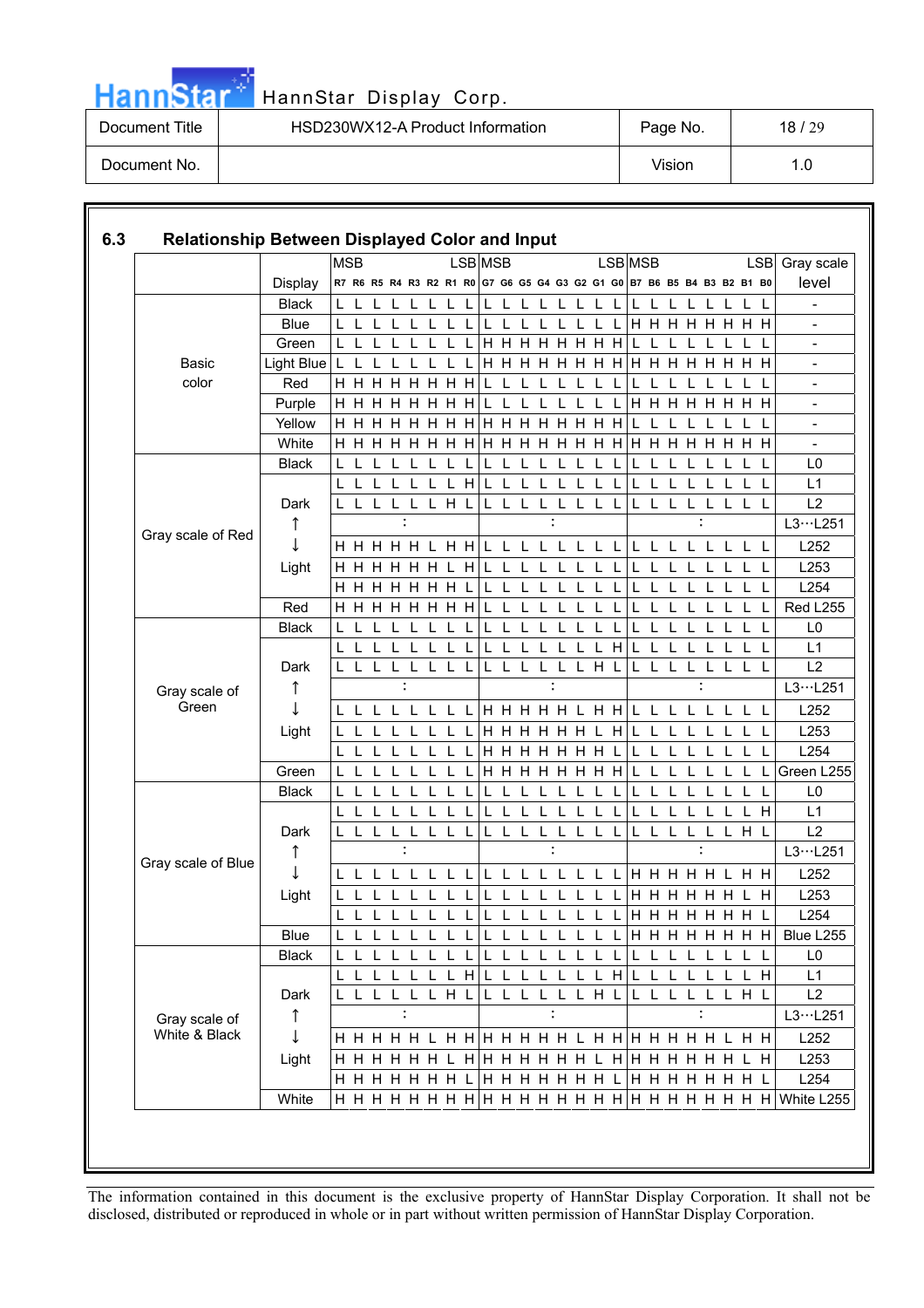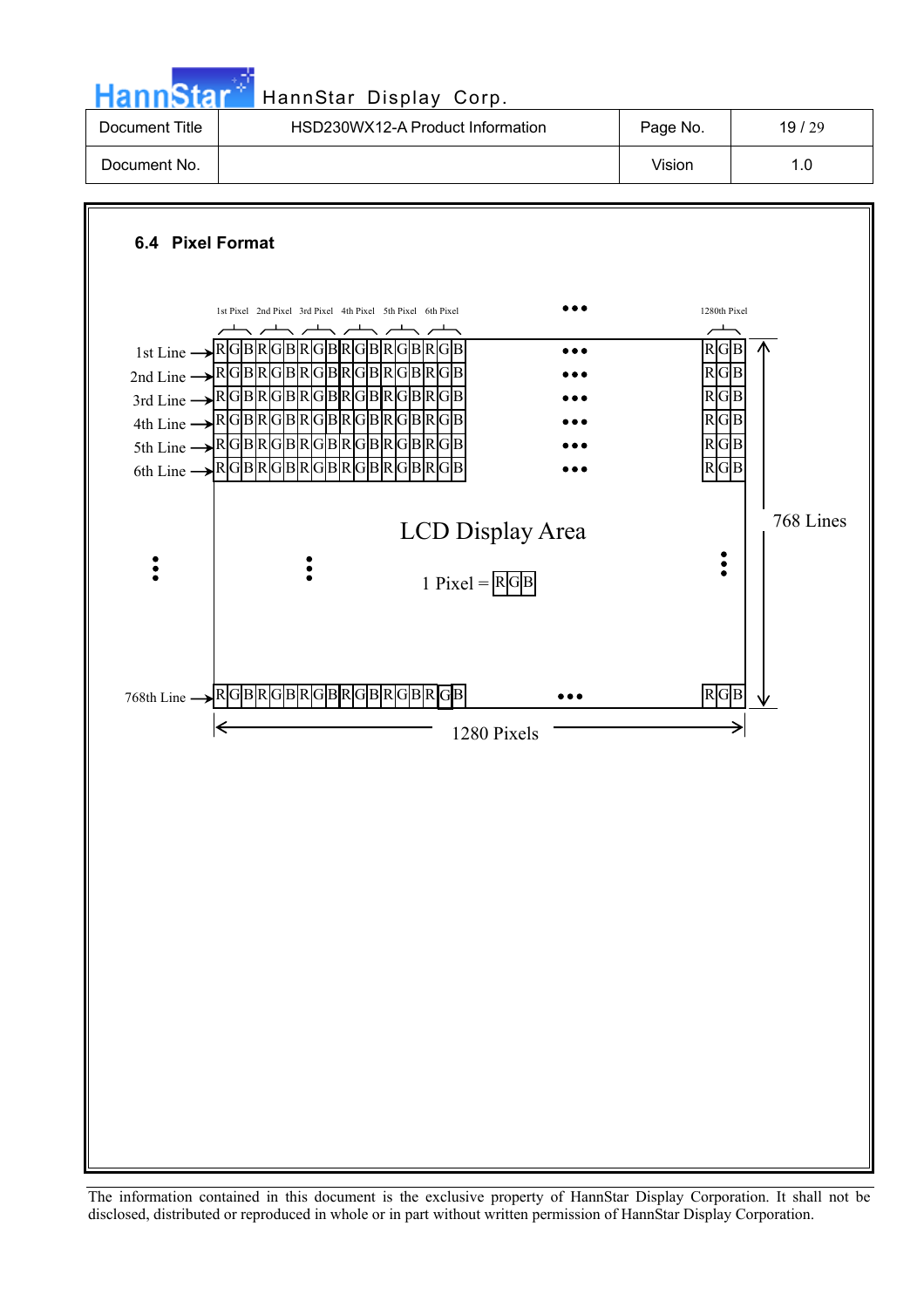

| Document Title | HSD230WX12-A Product Information | Page No. | 20/29 |
|----------------|----------------------------------|----------|-------|
| Document No.   |                                  | Vision   |       |

### **6.5 Recommended Transmitter to HSD230WX12-A Interface Assignment 8bit Transmitter**

|                    |                 | DS90CF386 or equivalent                                                                                                                                              |                                                  |                                |                                   |
|--------------------|-----------------|----------------------------------------------------------------------------------------------------------------------------------------------------------------------|--------------------------------------------------|--------------------------------|-----------------------------------|
| Input terminal no. |                 | Input signal                                                                                                                                                         | Output<br>signal                                 |                                | To HSD230WX12-A<br>interface(CN1) |
| Symbol             | Symbol          | Function                                                                                                                                                             | Symbol                                           | Terminal                       | Symbol                            |
| Txin0              | R <sub>0</sub>  | RED Pixels Display Data                                                                                                                                              |                                                  |                                |                                   |
| Txin1              | R <sub>1</sub>  | RED Pixels Display Data                                                                                                                                              |                                                  |                                |                                   |
| Txin2              | R <sub>2</sub>  | RED Pixels Display Data                                                                                                                                              |                                                  |                                |                                   |
| Txin3              | R <sub>3</sub>  | <b>RED Pixels Display Data</b>                                                                                                                                       | <b>TOUT0-</b>                                    | No. 5                          | IN <sub>0</sub> -                 |
| Txin4              | R <sub>4</sub>  | <b>RED Pixels Display Data</b>                                                                                                                                       | TOUT0+                                           | No. 6                          | IN <sub>0</sub> +                 |
| Txin <sub>6</sub>  | R <sub>5</sub>  | <b>RED Pixels Display Data</b>                                                                                                                                       |                                                  |                                |                                   |
| Txin7              | G <sub>0</sub>  | RED Pixels Display Data                                                                                                                                              |                                                  |                                |                                   |
| Txin <sub>8</sub>  | $\overline{G1}$ | RED Pixels Display Data                                                                                                                                              |                                                  |                                |                                   |
| Txin9              | G <sub>2</sub>  | <b>GREEN Pixels Display Data</b>                                                                                                                                     |                                                  |                                |                                   |
| Txin12             | G <sub>3</sub>  | <b>GREEN Pixels Display Data</b>                                                                                                                                     |                                                  |                                |                                   |
| Txin13             | G <sub>4</sub>  | <b>GREEN</b> Pixels Display Data                                                                                                                                     | TOUT1-                                           | <b>NO.8</b>                    | $IN1-$                            |
| Txin14             | G <sub>5</sub>  | <b>GREEN Pixels Display Data</b>                                                                                                                                     | TOUT1+                                           | <b>NO.9</b>                    | $IN1+$                            |
| Txin15             | B <sub>0</sub>  | <b>BLUE Pixels Display Data</b>                                                                                                                                      |                                                  |                                |                                   |
| Txin18             | <b>B1</b>       | <b>BLUE Pixels Display Data</b>                                                                                                                                      |                                                  |                                |                                   |
| Txin19             | <b>B2</b>       | <b>BLUE Pixels Display Data</b>                                                                                                                                      |                                                  |                                |                                   |
| Txin20             | B <sub>3</sub>  | <b>BLUE Pixels Display Data</b>                                                                                                                                      |                                                  |                                |                                   |
| Txin21             | <b>B4</b>       | <b>BLUE Pixels Display Data</b>                                                                                                                                      |                                                  |                                |                                   |
| Txin22             | B <sub>5</sub>  | <b>BLUE Pixels Display Data</b>                                                                                                                                      | TOUT2-                                           | <b>NO.11</b>                   | $IN2-$                            |
| Txin24             | <b>NC</b>       | Non Connection (open)                                                                                                                                                | TOUT2+                                           | <b>NO.12</b>                   | $IN2+$                            |
| Txin25             | <b>NC</b>       | Non Connection (open)                                                                                                                                                |                                                  |                                |                                   |
| Txin26             | <b>ENAB</b>     | Compound Synchronization Signal                                                                                                                                      |                                                  |                                |                                   |
| Txin27             | R <sub>6</sub>  | <b>RED Pixels Display Data</b>                                                                                                                                       |                                                  |                                |                                   |
| Txin5              | R7              | RED Pixels Display Data                                                                                                                                              |                                                  |                                |                                   |
| Txin10             | G <sub>6</sub>  | <b>GREEN Pixels Display Data</b>                                                                                                                                     |                                                  |                                |                                   |
| Txin11             | G7              | <b>GREEN Pixels Display Data</b>                                                                                                                                     | TOUT3-                                           | <b>NO.17</b>                   | $IN3-$                            |
| Txin16             | B <sub>6</sub>  | <b>BLUE Pixels Display Data</b>                                                                                                                                      | TOUT3+                                           | <b>NO.18</b>                   | $IN3+$                            |
| Txin17             | B7              | <b>BLUE Pixels Display Data</b>                                                                                                                                      |                                                  |                                |                                   |
| Txin23             | <b>NC</b>       | Non Connection (open)                                                                                                                                                |                                                  |                                |                                   |
| <b>CLK IN</b>      | <b>NCLK</b>     | DATA SAMPLING CLOCK                                                                                                                                                  | <b>TCLK OUT-</b><br><b>TCLK OUT+</b>             | <b>NO. 14</b><br><b>NO. 15</b> | CLK IN-<br>CLK IN+                |
|                    | IN <sub>0</sub> | TIN4<br>TIN3<br>TIN6<br>$\tt TIN2$<br>TIN7<br>R5<br>R4<br>R3<br>${\rm G0}$<br>R <sub>2</sub>                                                                         | TIN1<br>TIN <sub>0</sub><br>R1<br>R <sub>0</sub> |                                |                                   |
|                    |                 | IN1 $\chi$ <sub>TIN18</sub><br><b>TIN15</b><br>TIN14<br><b>TIN13</b><br><b>TIN12</b><br>B <sub>0</sub><br>B1<br>G <sub>5</sub><br>G <sub>4</sub><br>G <sub>3</sub>   | TIN9<br>TIN8<br>G2<br>G1                         |                                |                                   |
|                    |                 | IN2 $\sqrt{TIN26}$<br>TIN25<br><b>TIN24</b><br><b>TIN22</b><br><b>TIN21</b><br>$\overline{\text{NC}}$<br><b>ENAB</b><br>NC<br>B <sub>5</sub><br>B4                   | TIN19<br><b>TIN20</b><br>B2<br>B <sub>3</sub>    |                                |                                   |
|                    | IN3 $\chi$      | TIN23<br><b>TIN17</b><br>$\overline{\text{TN}}$ 11<br><b>TIN16</b><br><b>TIN10</b><br>$\overline{\text{NC}}$<br>$\overline{B7}$<br>G7<br><b>B6</b><br>G <sub>6</sub> | TIN27<br>TIN5<br>R7<br>R <sub>6</sub>            |                                |                                   |
|                    |                 |                                                                                                                                                                      |                                                  |                                |                                   |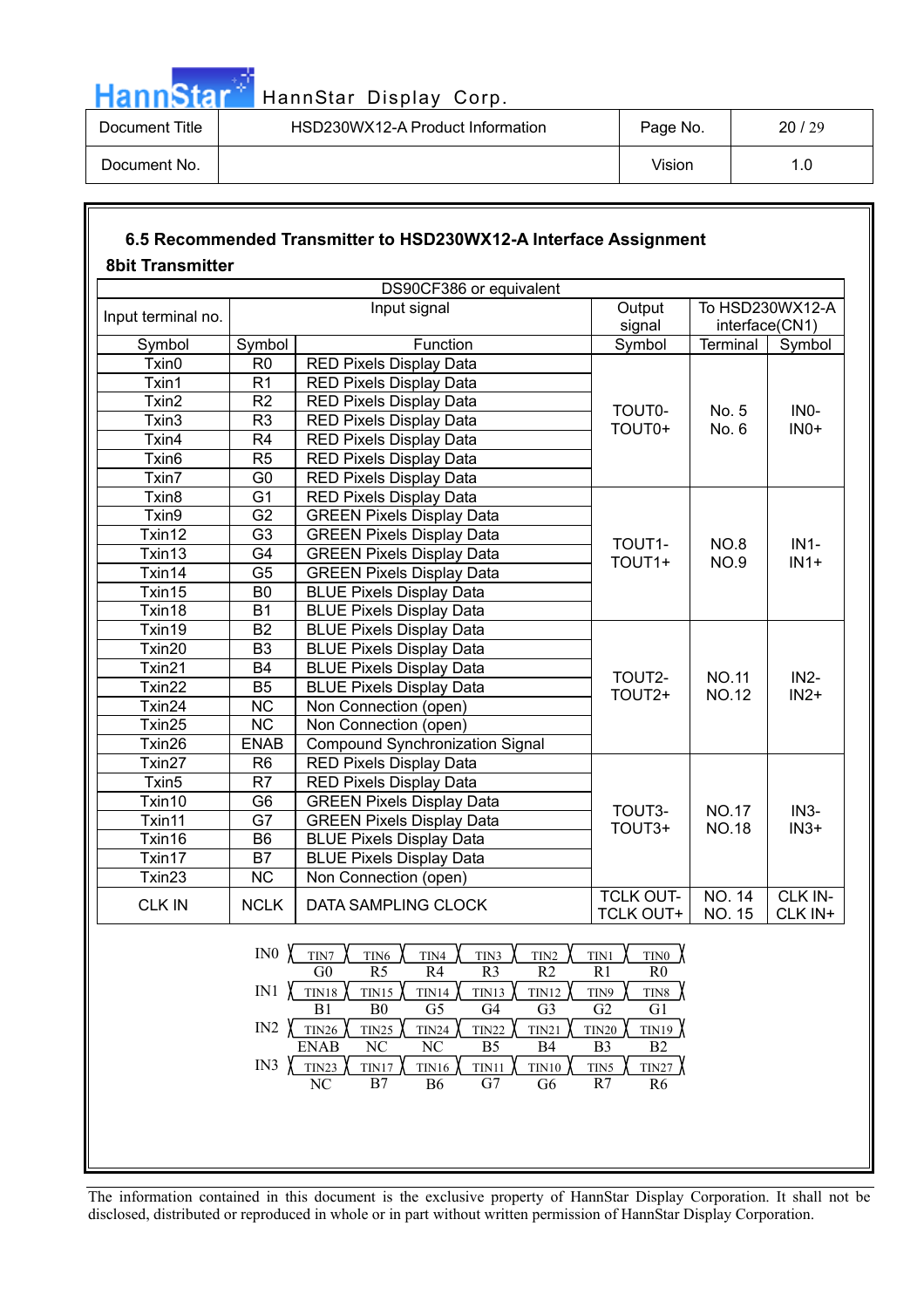

## HannStar<sup>5</sup> HannStar Display Corp.

| Document Title | HSD230WX12-A Product Information | Page No. | 21/29 |
|----------------|----------------------------------|----------|-------|
| Document No.   |                                  | Vision   |       |

### **7.0 INTERFACE TIMING** 1)2)3)4)5)6) **7.1 Timing Parameters (DE mode)**

| Item             | Symbol | Min.    | Typ.    | Max.    | Unit    | <b>Remarks</b> |
|------------------|--------|---------|---------|---------|---------|----------------|
| Frame period     | t1     | 772xt3  | 806*t3  | 1024xt3 |         | 1) 5)          |
|                  |        |         | 16.7    |         | ms      |                |
| Vertical display | t2     |         | 768×t3  |         |         | $\vert 1)$     |
| lterm            |        |         | 15.9    |         | ms      |                |
| One line         | t3     | 1300xt5 | 1344*t5 | 1688xt5 |         | 1) 5)          |
| Scanning time    |        |         | 20.7    |         | μS      |                |
| Horizontal       | t4     |         | 1280×t5 |         |         | $\vert 1)$     |
| display term     |        |         | 19.7    |         | $\mu$ S |                |
| Clock period     | t5     |         | 15.4    |         | ns      | $\vert 5)$     |

- Note 1) Refer to TIMING CHART at page20, 21 and LVDS specification (DS90C385) by National Semiconductor Corporation.
- Note 2) When ENAB is fixed to "H" level or "L" level after NCLK is supplied, the panel displays black with some flicker.
- Note 3) If NCLK is fixed to "H" level or "L" level, for certain period while ENAB is supplied, the panel may be damaged.
- Note 4) Do not make t1 and t3's fluctuate. If t1 or t3 is fluctuating, the panel displays black.
- Note 5) Please adjust LCD operating signal timing and FL driving frequency, to optimize the display quality. There is a possibility that flicker is observed by the interference of LCD operating signal timing and FL driving condition (especially driving frequency).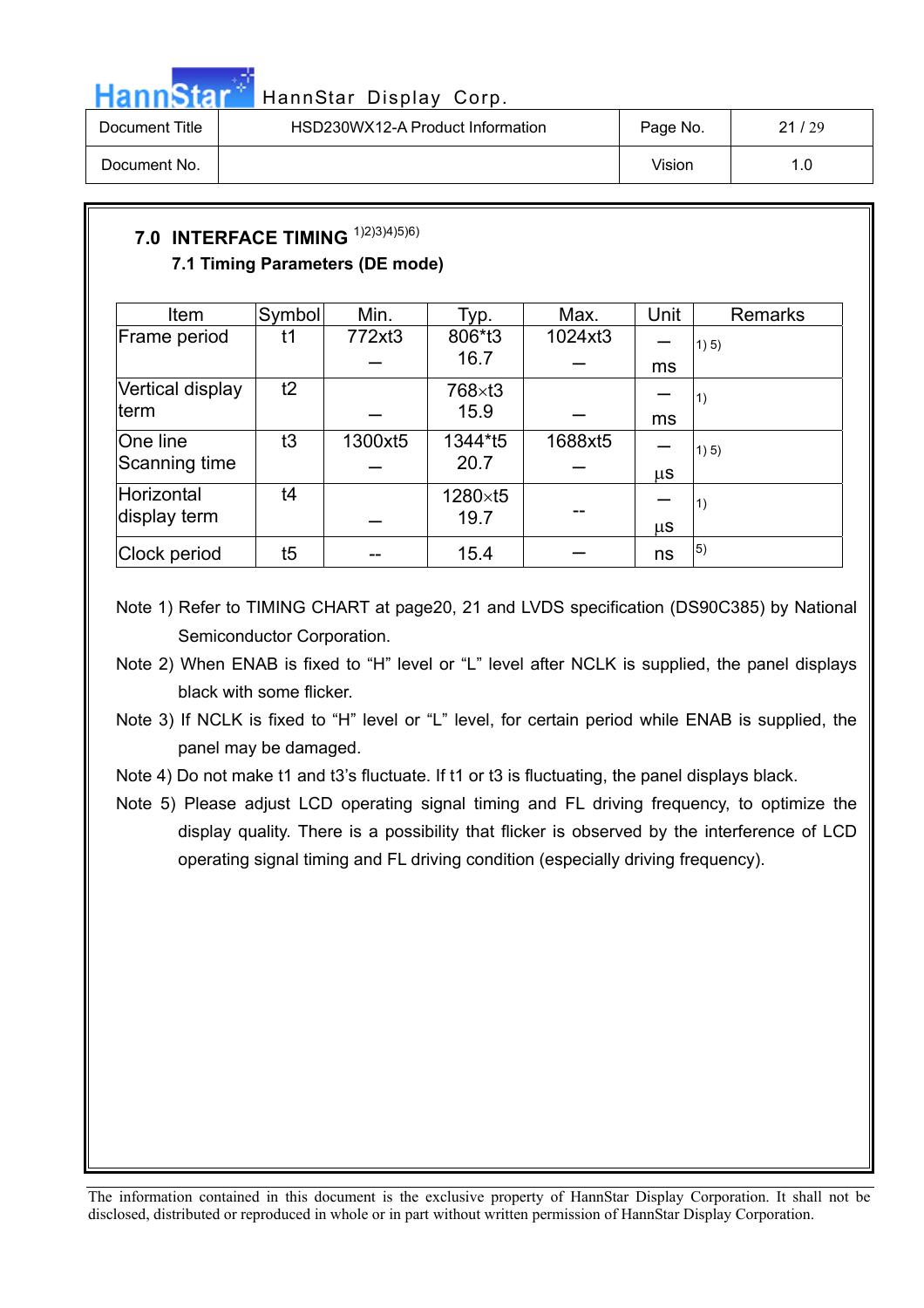| HannStar* |  |  |
|-----------|--|--|

### HannStar Display Corp.

| Document Title | HSD230WX12-A Product Information | Page No. | 22/29 |
|----------------|----------------------------------|----------|-------|
| Document No.   |                                  | Vision   |       |



The information contained in this document is the exclusive property of HannStar Display Corporation. It shall not be disclosed, distributed or reproduced in whole or in part without written permission of HannStar Display Corporation.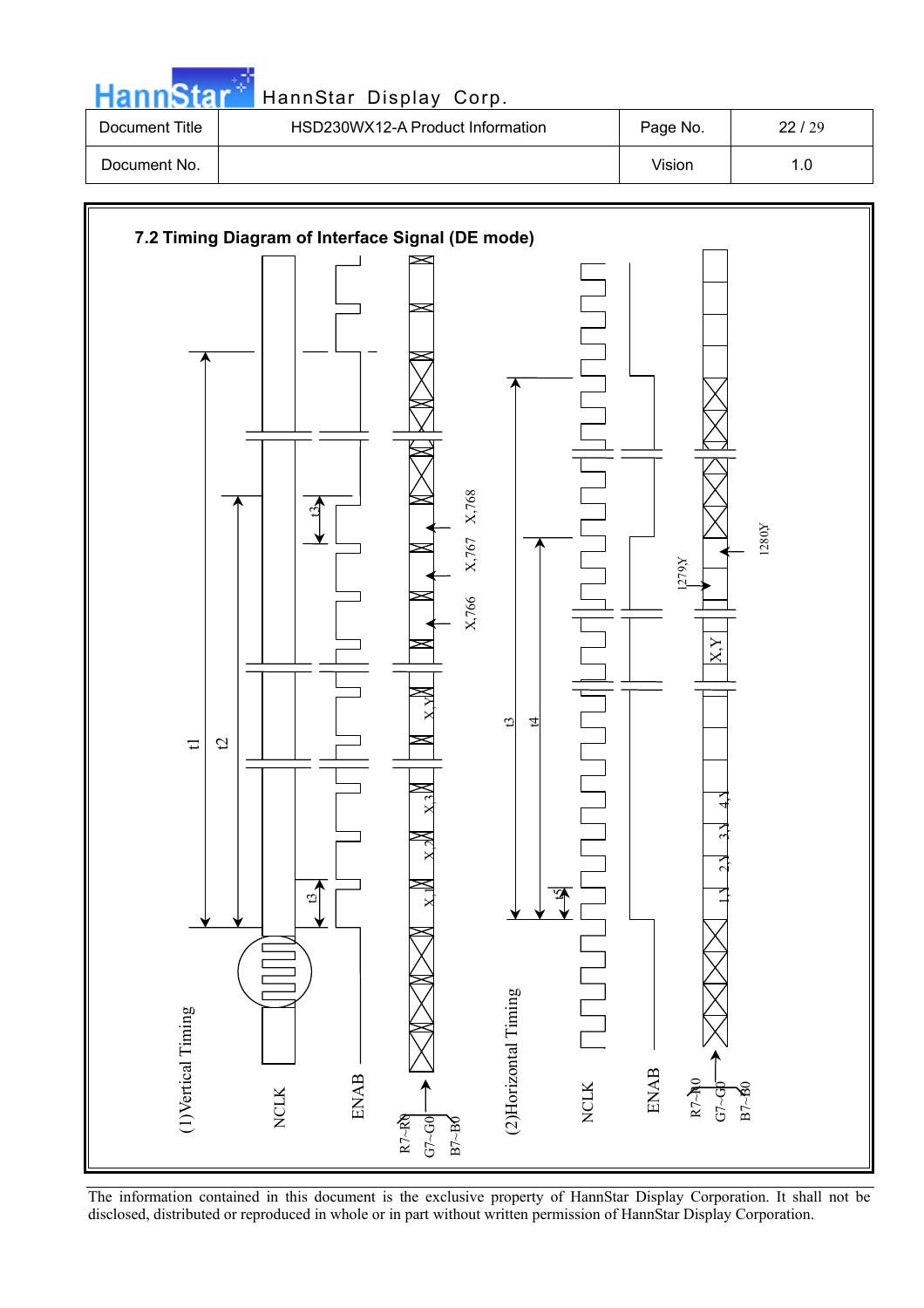HannStar<sup>5</sup> HannStar Display Corp.

| Document Title | HSD230WX12-A Product Information | Page No. | 23/29 |
|----------------|----------------------------------|----------|-------|
| Document No.   |                                  | Vision   |       |



- (3) In case of VDD = off level, please keep the level of input signal on the low or keep a high impedance.
- (4) T4 should be measured after the module has been fully discharged between power off and on period.
- (5) Interface signal shall not be kept at high impedance when the power is on.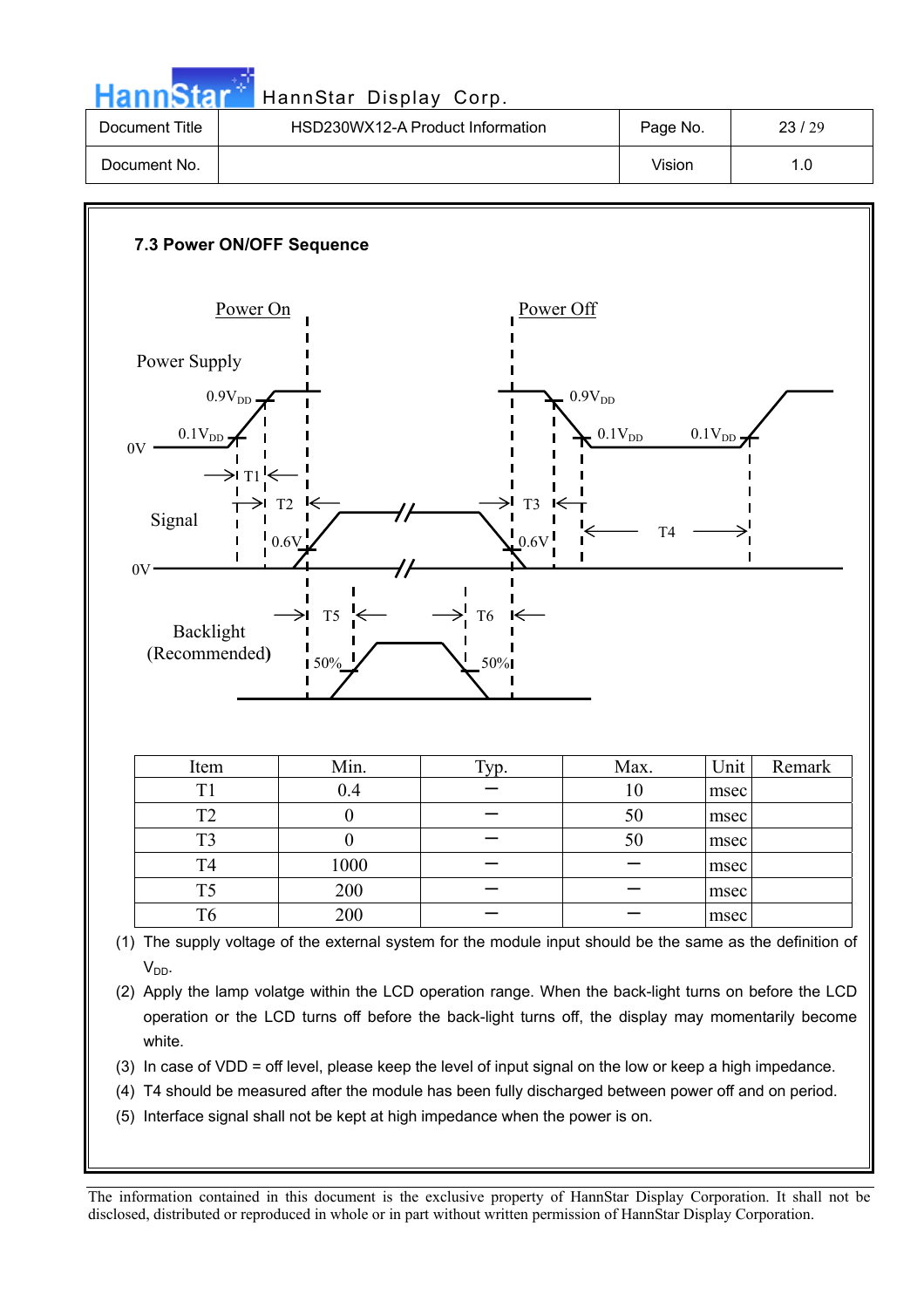

| Document Title | HSD230WX12-A Product Information | Page No. | 24/29 |
|----------------|----------------------------------|----------|-------|
| Document No.   |                                  | Vision   | ı .O  |

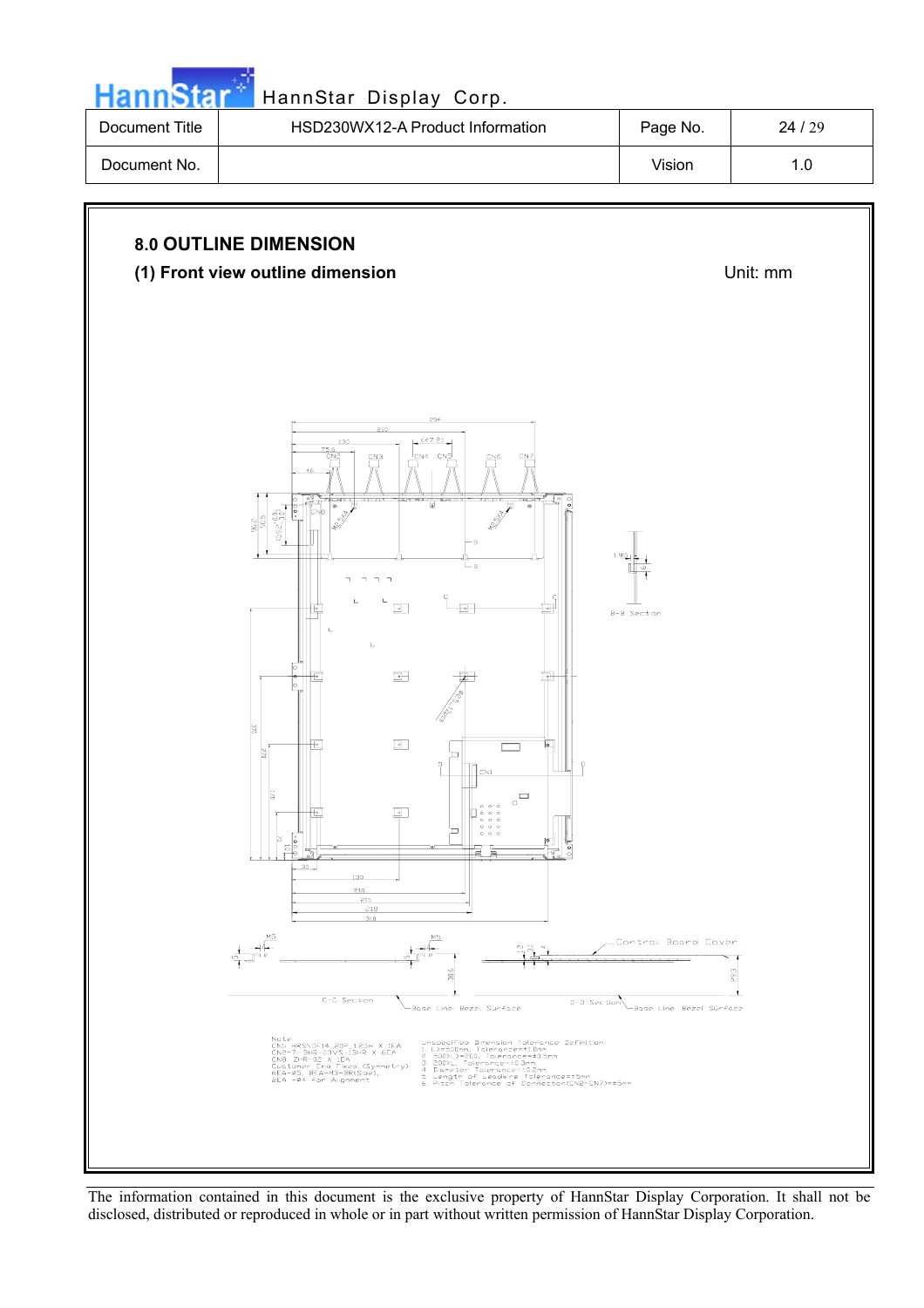| <b>HannStar</b> | HannStar Display Corp.           |          |       |
|-----------------|----------------------------------|----------|-------|
| Document Title  | HSD230WX12-A Product Information | Page No. | 25/29 |
| Document No.    |                                  | Vision   | 1.0   |

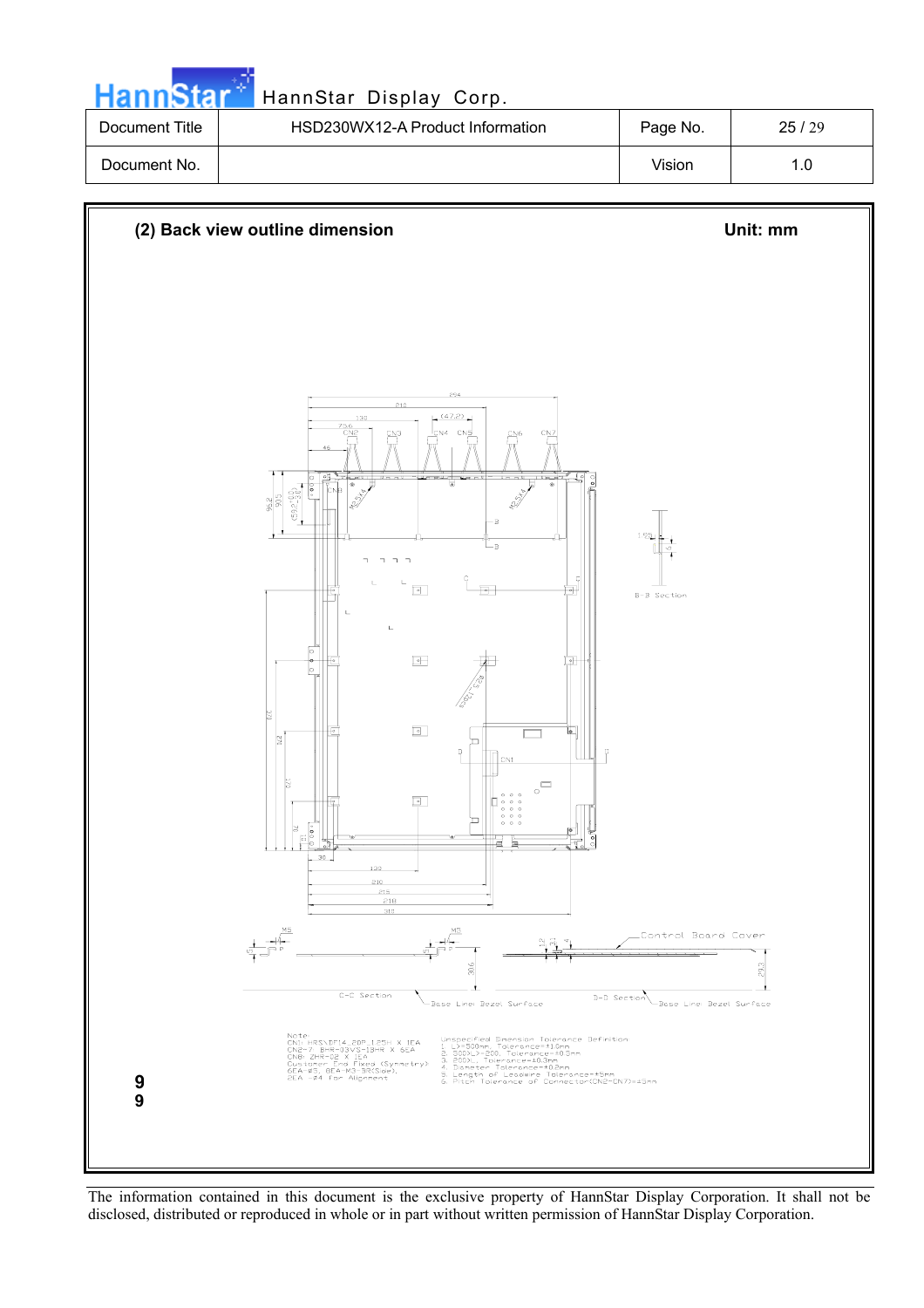

## HannStar<sup>37</sup> HannStar Display Corp.

| Document Title | HSD230WX12-A Product Information | Page No. | 26/29 |
|----------------|----------------------------------|----------|-------|
| Document No.   |                                  | Vision   |       |

| $\overline{2}$                                                                                                                                                                            | 3    | 5<br>4 | 6    | 7              | 8<br>9 | 10   | 12<br>11 | 13   | 15<br>14 |      |
|-------------------------------------------------------------------------------------------------------------------------------------------------------------------------------------------|------|--------|------|----------------|--------|------|----------|------|----------|------|
| code 1,2,3,4,5,6: HannStar internal flow control code.<br>code 7: production location.<br>code 8: production year.<br>code 9: production month.<br>code 10,11,12,13,14,15: serial number. |      |        |      |                |        |      |          |      |          |      |
| Note (1) Production Year                                                                                                                                                                  |      |        |      |                |        |      |          |      |          |      |
| Year                                                                                                                                                                                      | 1999 | 2000   | 2001 | 2002           | 2003   | 2004 | 2005     | 2006 | 2007     | 2008 |
| Mark                                                                                                                                                                                      | 9    | 0      | 1    | $\overline{2}$ | 3      | 4    | 5        | 6    | 7        | 8    |
| Note (2) Production Month                                                                                                                                                                 |      |        |      |                |        |      |          |      |          |      |

| Month | Jan. | Feb. | Mar. | Apr. | May. | Jun. | Jul. $\vert$ Aug. $\vert$ Sep. $\vert$ | Oct | Nov. | Dec. |
|-------|------|------|------|------|------|------|----------------------------------------|-----|------|------|
| Mark  |      |      |      |      |      |      |                                        |     |      |      |

#### **9.2 Location of Lot Mark**

(1) The label is attached to the backside of the LCD module.

(2) This is subject to change without prior notice.

| HSD230WX12   | <b>HannStar</b><br>HannStar Display Corporation<br>MADE IN TAIWAN |
|--------------|-------------------------------------------------------------------|
| -A00<br>Rev: | $\ast$<br>A 0 K 9 C 0 0 0 A 0<br>$3*$<br>$\bullet$<br>0<br>0<br>0 |
|              | Lot mark                                                          |
|              |                                                                   |
|              |                                                                   |
|              |                                                                   |
|              |                                                                   |

#### **10.0 GENERAL PRECAUTION**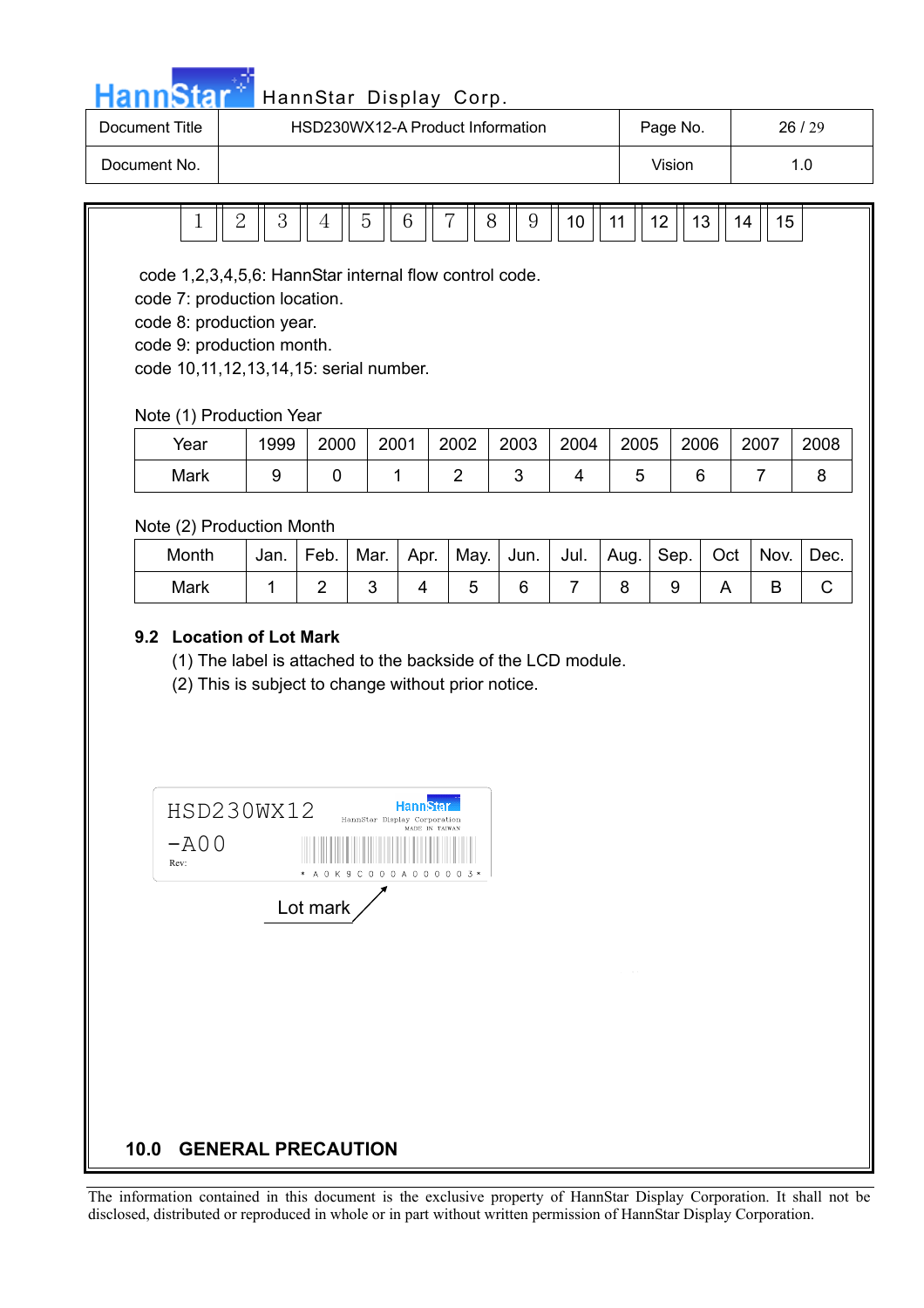

## HannStar<sup>17</sup> HannStar Display Corp.

| Document Title | HSD230WX12-A Product Information | Page No. | 27/29 |
|----------------|----------------------------------|----------|-------|
| Document No.   |                                  | Vision   |       |

### **10.1 Use Restriction**

This product is not authorized for use in life supporting systems, aircraft navigation control

systems, military systems and any other application where performance failure could be life-threatening or otherwise catastrophic.

#### **10.2 Disassembling or Modification**

Do not disassemble or modify the module. It may damage sensitive parts inside LCD module, and may cause scratches or dust on the display. HannStar does not warrant the module, if customers disassemble or modify the module.

#### **10.3 Breakage of LCD Panel**

- 10.3.1 If LCD panel is broken and liquid crystal spills out, do not ingest or inhale liquid crystal, and do not contact liquid crystal with skin.
- 10.3.2 If liquid crystal contacts mouth or eyes, rinse out with water immediately.
- 10.3.3 If liquid crystal contacts skin or cloths, wash it off immediately with alcohol and rinse thoroughly with water.
- 10.3.4 Handle carefully with chips of glass that may cause injury, when the glass is broken.

#### **10.4 Electric Shock**

- 10.4.1 Disconnect power supply before handling LCD module.
- 10.4.2 Do not pull or fold the CCFL cable.
- 10.4.3 Do not touch the parts inside LCD modules and the fluorescent lamp's connector
	- or cables in order to prevent electric shock.

#### **10.5 Absolute Maximum Ratings and Power Protection Circuit**

- 10.5.0 Do not exceed the absolute maximum rating values, such as the supply voltage variation, input voltage variation, variation in parts' parameters, environmental temperature, etc., otherwise LCD module may be damaged.
- 10.5.1Please do not leave LCD module in the environment of high humidity and high temperature for a long time.
- 10.5.2It's recommended to employ protection circuit for power supply.

#### **10.6 Operation**

10.6.1 Do not touch, push or rub the polarizer with anything harder than HB pencil lead. 10.6.2 Use fingerstalls of soft gloves in order to keep clean display quality, when persons